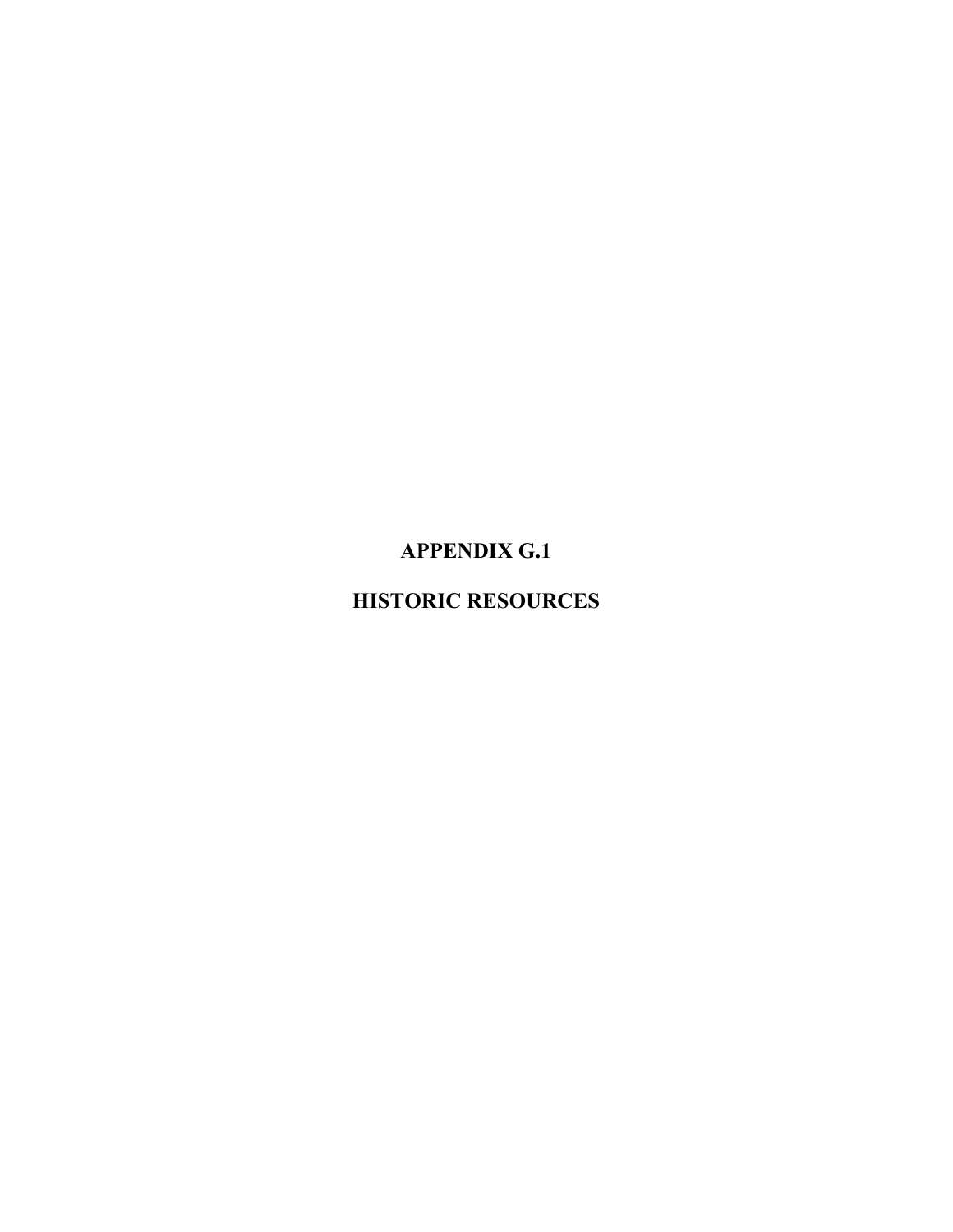# **A. INTRODUCTION AND METHODOLOGY**

This appendix was prepared to support Chapter 9, "Historic Resources." It provides a description of the regulatory context in which the historic resources assessment was undertaken, as well as a more detailed description of each of the known historic resources identified in Chapter 9. In addition, this appendix also provides information on properties identified as potential historic resources during the assessment process but which the State Historic Preservation Officer (SHPO) and New York City Landmarks Preservation Commission (LPC) subsequently determined were not eligible for listing on the State and National Registers (S/NR) or designation as New York City Landmarks. Information on the assessment methodologies and both construction and permanent impacts is included in Chapter 9.

## **REGULATORY CONTEXT**

#### *NATIONAL HISTORIC PRESERVATION ACT (SECTION 106)*

Section 106 of the National Historic Preservation Act of 1966 (NHPA), as implemented by federal regulations appearing at 36 Code of Federal Regulations (CFR) Part 800, mandates that federal agencies consider the effect of their actions on any properties listed on or determined eligible for listing on the National Register of Historic Places (NR) and that they afford the federal Advisory Council on Historic Preservation a reasonable opportunity to comment on such undertakings. Federal agency preservation officers, in consultation with the SHPO, must determine whether a proposed action would have any effects on the characteristics of a site that qualify it for the State and National Registers. In addition, Section 110 of the NHPA requires federal agencies to undertake planning and actions to minimize harm to properties designated as National Historic Landmarks. Revised Section 106 regulations were published on May 19, 1999. The basic steps of the Section 106 process, as revised, are as follows:

- The Section 106 process is initiated when the federal agency determines that a proposed action is an undertaking. Federal undertakings include those carried out by or on behalf of a federal agency, those carried out with federal financial assistance, those requiring a federal permit, license or approval, and those subject to state or local regulation administered pursuant to a delegation or approval by a federal agency.
- As part of the initiation of the Section 106 process, the federal agency must identify the appropriate SHPO (or SHPOs if more than one state is involved) and consult with the SHPO in a manner appropriate to the federal agency planning process for the proposed undertaking. In addition, in consultation with the SHPO, the federal agency shall identify any other parties entitled to be consulting parties and invite them to participate as such in the Section 106 process.
- All properties that may be affected in the Area of Potential Effect (APE) for the project—the area where potential project effects may occur—and that are included in or eligible for the National Register must be identified, in consultation with the SHPO. If properties are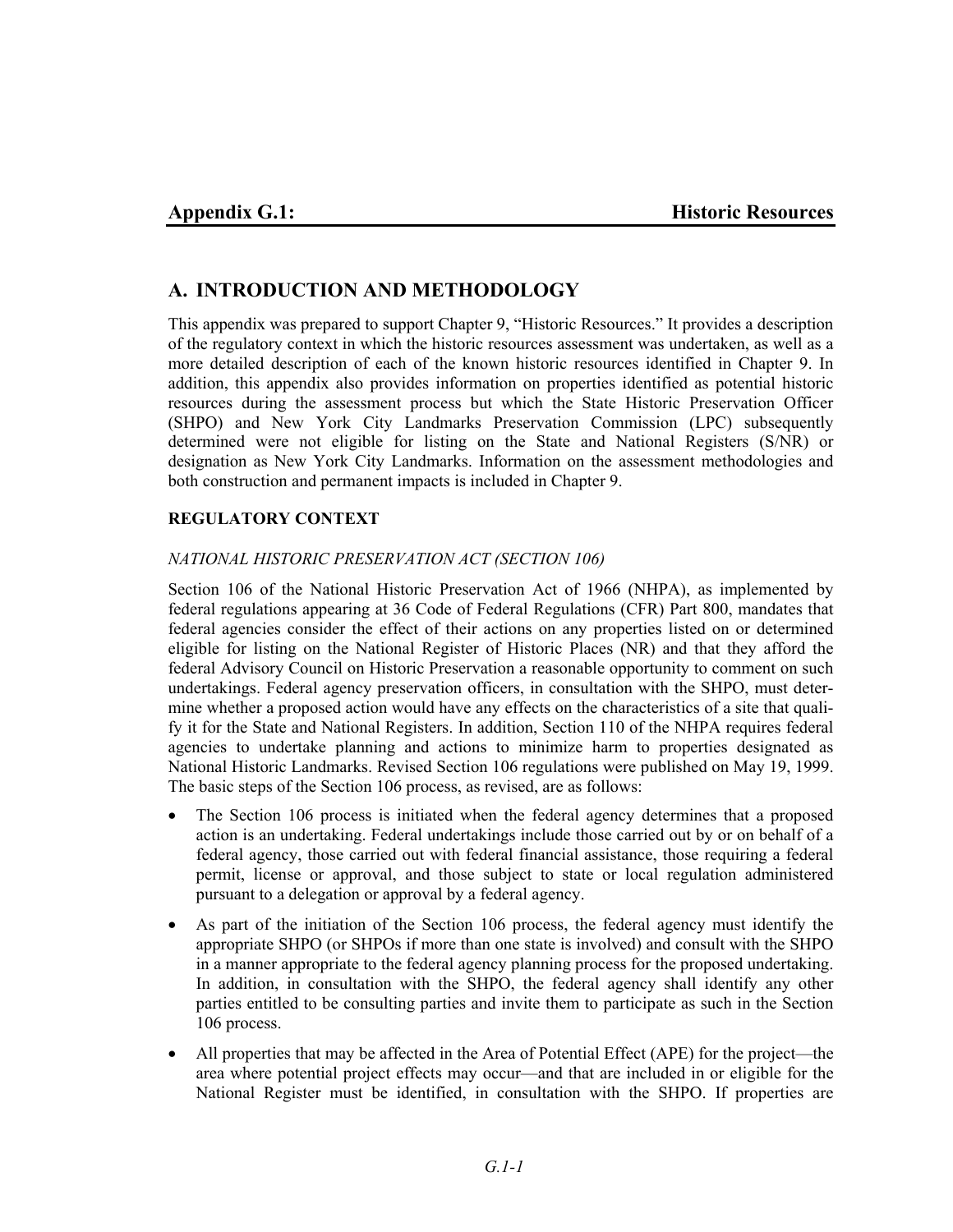<u>.</u>

identified that may be eligible for the National Register, but for which no determination has yet been made, the agency consults with the SHPO to determine eligibility or ineligibility.

- If there are S/NR-listed or S/NR-eligible properties (collectively, historic properties), the potential effect of the proposed project on each property must be evaluated, in conjunction with the SHPO, to determine if the project would have adverse effects on them. To determine potential effects on the historic properties, the Advisory Council's Criteria of Adverse Effect must be applied, in consultation with the SHPO, to determine whether adverse effects would occur. In general, a proposed project is deemed to have an adverse effect on a historic property if it would cause a change in the quality of the property that qualifies it for inclusion in the S/NR. The Advisory Council must be notified of any findings of adverse effects.
- If the analysis indicates that the proposed project would have an adverse effect on a historic property, the SHPO and other consulting parties (discussed above in the consultation process) are consulted to seek agreement on ways to avoid or reduce the effects. An agreement selected regarding the mitigation measures that will be implemented is typically effectuated through either a Memorandum of Agreement (MOA) or Programmatic Agreement between the applicant, the SHPO, and the federal agency. The Advisory Council may choose to participate in the consultation when there are substantial impacts to historic properties, when a case presents important questions of policy or interpretation, when there is a potential for procedural problems, or when there are issues of concern to Indian tribes or Native Hawaiian organizations. The Advisory Council must be invited to participate when the federal agency sponsoring the project wants the Council's involvement, when the project would have an adverse effect on a National Historic Landmark, or when a Programmatic Agreement will be prepared.
- Programmatic Agreements are used when effects on historic properties are similar and repetitive or are multi-state or regional in scope; or when effects on historic properties cannot be fully determined before approval of an undertaking, among other reasons.
- Execution of the MOA or Programmatic Agreement and implementation of its terms satisfies the requirement of Section 106 that the Council be given a reasonable opportunity to comment on the undertaking as well as demonstrates that the federal agency has taken into account the effects of the action.

The review under Section 106 can be conducted in coordination with analyses conducted for the National Environmental Policy Act (NEPA). In addition, because the views of the public are essential to informed federal decision-making in the Section 106 process, the public must be informed about the project and its effects on historic properties, and given the opportunity to comment. This public comment element can be combined with the public participation component required by NEPA. The public participation efforts being conducted for the Second Avenue Subway are described in Chapter 4, "Public Outreach and Review Process."

#### *SECTION 4(F) OF THE FEDERAL DEPARTMENT OF TRANSPORTATION ACT*

Historic properties are also protected from adverse effects by Section 4(f) of the Department of Transportation Act of 1966.<sup>1</sup> Section 4(f) prohibits actions by the Secretary of Transportation

<sup>&</sup>lt;sup>1</sup> Section 4(f) has been recodified as Section 303 of Title 49 of the United States Code, although the preservation provision still is commonly referred to as Section 4(f).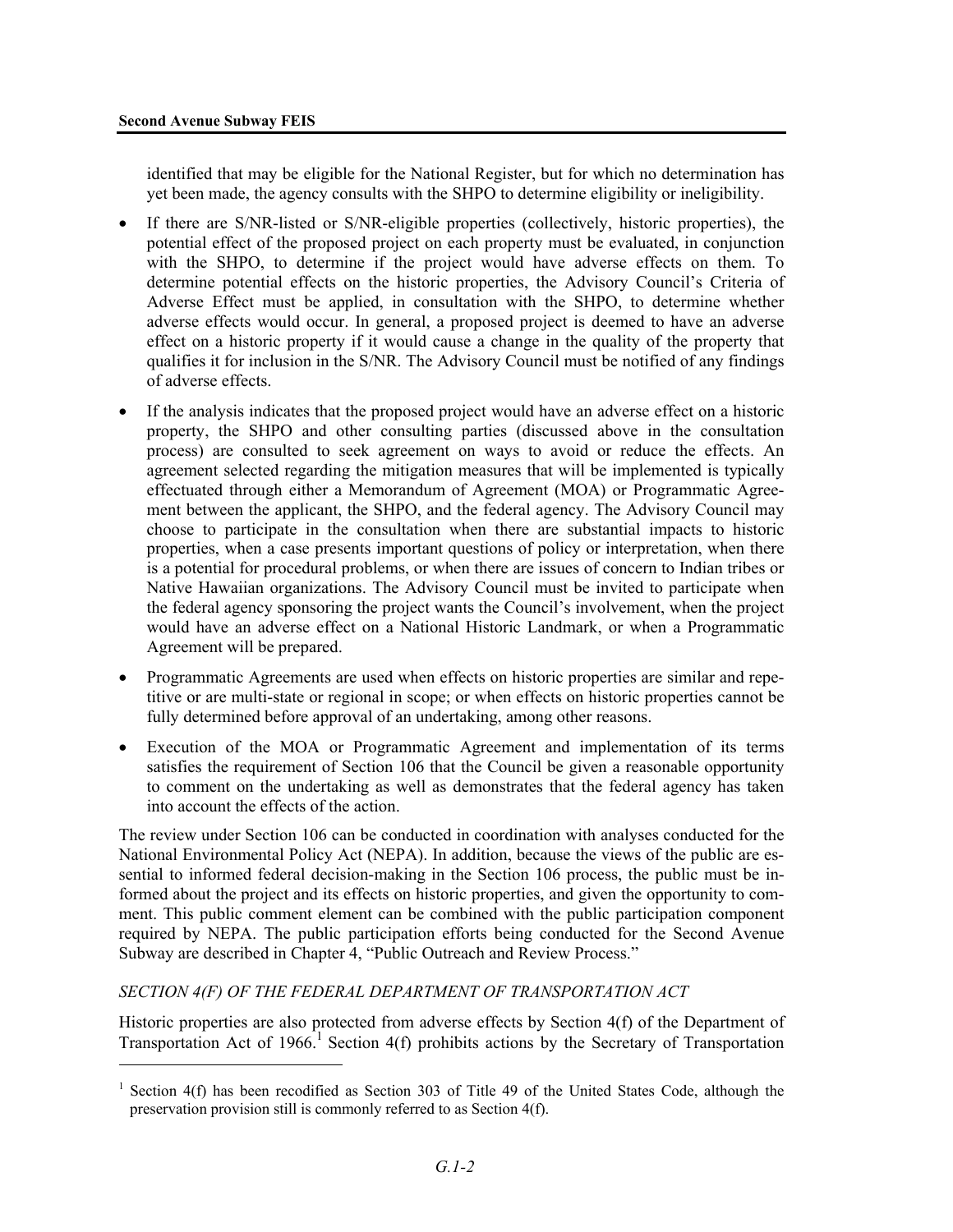that require "use" of a historic property that is listed in or eligible for inclusion in the National Register, unless a determination is made that there is no feasible and prudent alternative to the use of such land, and all possible planning has been undertaken to minimize harm to the 4(f) property. For historic properties, "use" constitutes a significant adverse impact. This includes direct physical impacts, such as demolition or removal of part of a historic property. It also includes adverse contextual impacts (these can result in "constructive use," when changes caused by the project that are near the historic structure cause a substantial impairment in the historic resource's important qualities). Constructive use could occur from such changes as noise, visual intrusion, or other such elements that would significantly alter the setting of the historic resource. (An evaluation of Section 4(f) as it applies to the Second Avenue Subway project is provided in "Section 4(f) Evaluation.")

#### *STATE HISTORIC PRESERVATION ACT*

The New York State Historic Preservation Act of 1980 (SHPA) closely resembles NHPA, and requires that state agencies consider the effect of their actions on properties listed on or determined eligible for listing on the State Register of Historic Places. Compliance with Section 106 satisfies the requirements of SHPA, set forth in Section 14.09 of the New York State Parks Recreation and Historic Preservation Law.

#### **METHODOLOGY**

In general, potential effects on historic or architectural resources can include both direct physical impacts—demolition, alteration, or damage from construction on nearby sites—and indirect, contextual impacts, such as the isolation of a property from its surrounding environment, or the introduction of visual, audible, or atmospheric (e.g., pollutants) elements that are out of character with a property or that alter its setting and context (e.g., contextual effects). The Second Avenue Subway—including new tunnels, stations, shaft sites/staging areas, and rehabilitation/creation of storage yards—may affect historic structures. (The No Build Alternative would not be considered an "undertaking," since under this alternative, the Second Avenue Subway would not be built. Therefore, the No Build Alternative would not result in any significant adverse impacts to historic resources, and it does not require analysis or definition of an APE.)

To assess the potential effects of the Second Avenue Subway, an inventory of historic and architectural resources in areas that could be affected by the project was compiled. This appendix discusses the methodology used to prepare the inventory, presents a brief background history of the area, and identifies the historic resources and properties (both previously known resources and those for which the SHPO and the New York City Landmarks Preservation Commission [LPC] made determinations of eligibility specifically for the project). This work was prepared in accordance with NHPA, SHPA, and NEPA. The proposed methodology for the study of historic resources was submitted to the SHPO for its review in correspondence dated November 27, 2001, and was also discussed at a meeting with SHPO representatives on December 17, 2001.

#### *DEFINITION OF THE AREA OF POTENTIAL EFFECT*

To develop a comprehensive historic resources sensitivity assessment, and account for the lack of definition and/or potential for change of some project elements, APEs for historic resources were defined along the full alignment of the Second Avenue Subway. APEs include locations that may potentially be affected by construction or that may be affected once construction is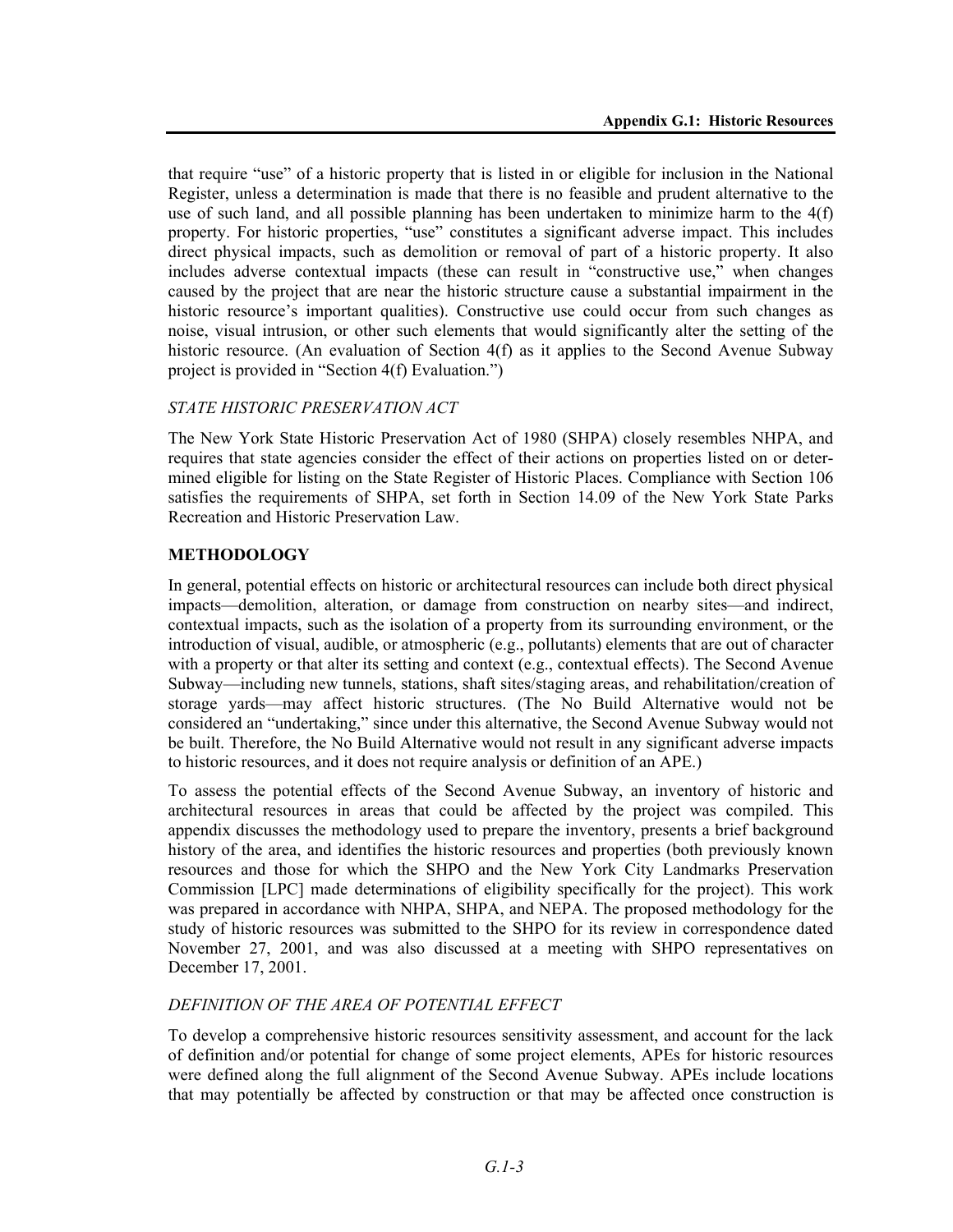completed and the new system is operational. The APEs were identified in consultation with the SHPO in correspondence dated November 27, 2001, and at a meeting with SHPO representatives on December 17, 2001. They are described below.

- For most project areas, the APE for the Second Avenue Subway alignment is the area within 50 feet of the proposed new subway starting from the building line on either side of the alignment, as well as 50 feet beyond the north and south limits of the alignment. An APE of 50 feet is also used for potential shaft sites and staging areas. For the portions of the project that would operate in the existing Broadway Line tunnels ( $\mathbf{QQQQ}$  lines), the APE for historic resources has been defined as within 50 feet of the proposed new escalators, elevators and stairs to be built at the existing Lexington Avenue/63rd Street Station at Third Avenue and 63rd Street. These entrance and exit facilities are the only new construction that would be required on the Broadway Line.
- In areas where proposed work is not anticipated to have physical or contextual (e.g., visual) effects outside the limits of the proposed work, the APE is the area within the confines of proposed work. This includes work to reconfigure and rehabilitate existing train storage yards within their current boundaries, which is proposed at the 207th Street Yard in Manhattan, the 36th-38th Street Yard in Sunset Park in Brooklyn, and the Concourse Yard in the Kingsbridge section of the Bronx.

#### *IDENTIFICATION OF HISTORIC PROPERTIES/STRUCTURES WITHIN THE APES*

Once the APEs were determined, a list of officially recognized historic resources within the APEs was compiled. This includes properties or districts listed on the S/NR or determined eligible for such listing, National Historic Landmarks (NHL), New York City Landmarks and Historic Districts (NYCL), and properties that have been considered for designation ("heard") by the New York City Landmarks Preservation Commission (LPC) at a public hearing or calendared for consideration at such a hearing (these are "pending" NYCLs).

A list of potential historic resources within the APEs was also compiled. Potential historic resources comprise properties that may be eligible for listing on the S/NR and/or designation as NYCLs. Criteria for listing on the National Register are found in the 36 CFR Part 63. Following these criteria, districts, sites, buildings, structures, and objects are eligible for the Registers if they possess integrity of location, design, setting, materials, workmanship, feeling, and association, and:

- Are associated with historic events (Criterion A);
- Are associated with significant people (Criterion B);
- Embody distinctive characteristics of a type, period, or method of construction, represent the work of a master, possess high artistic value, or are otherwise distinguished (Criterion C); or
- May yield information important in prehistory or history (Criterion D).

Properties that have achieved significance within the last 50 years are ordinarily not eligible. Determinations of eligibility are made by the SHPO.

In addition, LPC designates historically significant properties in New York City as New York City Landmarks and/or Historic Districts, following the criteria provided in the *Local Laws of the City of New York, New York City Charter, Administrative Code, Title 25, Chapter 3*. Buildings, properties, or objects are eligible for landmark status when a part is at least 30 years old. Landmarks have a special character or special historical or aesthetic interest or value as part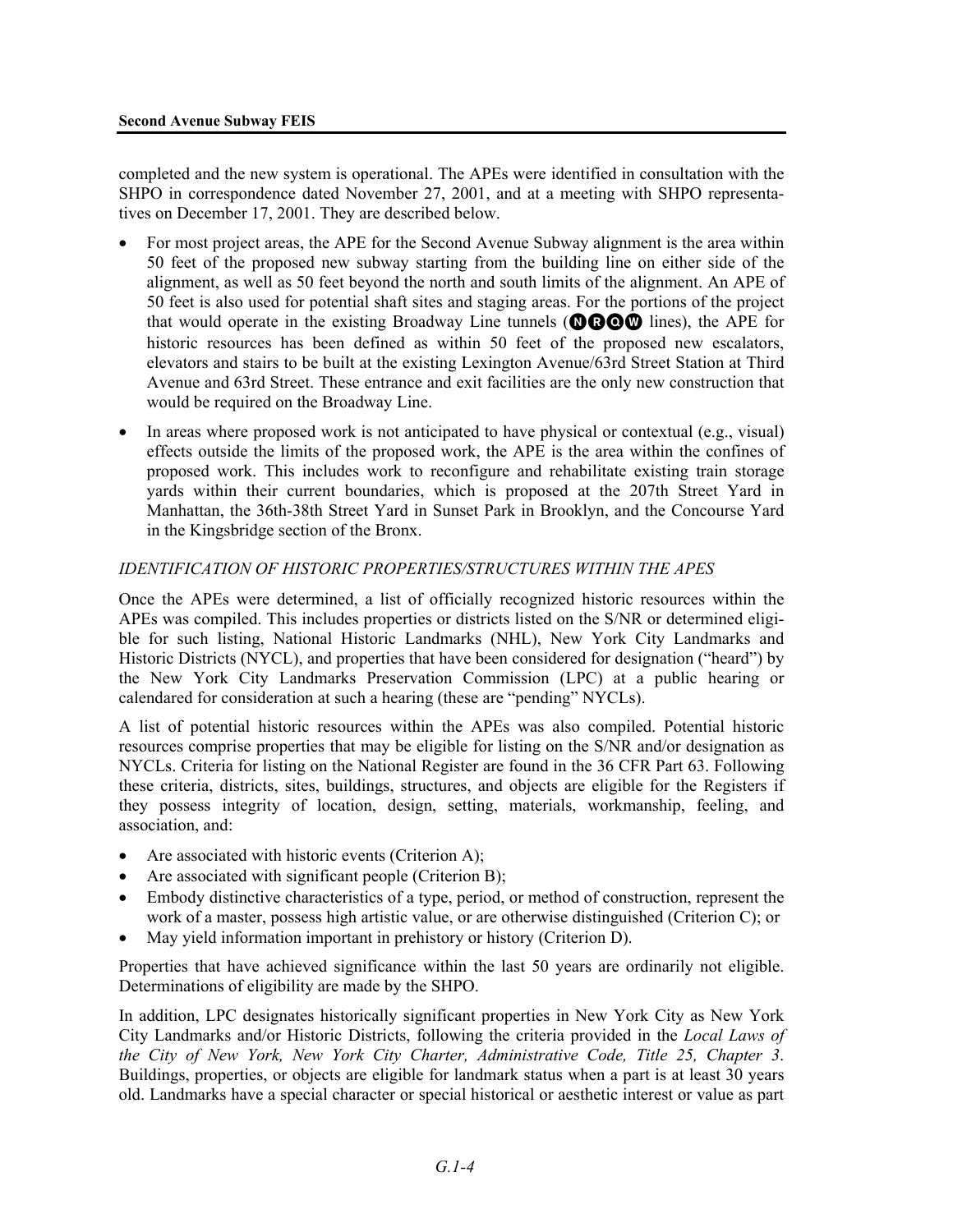of the development, heritage, or cultural characteristics of the city, state, or nation. There are four types of landmarks: individual landmark, interior landmark, historic district, and scenic landmark.

The Metropolitan Transportation Authority's transportation facilities, including those of New York City Transit (NYCT), are exempt from local laws and ordinances pursuant to Public Authorities Law Section 1266, Subdivision 8. NYCT nevertheless intends to continue to seek the advice and counsel of the LPC as it goes forward in the same manner as it has in the past. As NYCT's plans develop, NYCT anticipates that it will submit to LPC information regarding the project, and would expect that LPC, if it so chooses, will review and comment on NYCT's plans.

Properties in the Second Avenue Subway's APEs that appear to meet one or more of the National Register criteria were identified as potential historic resources based on field surveys of all the APEs and by using historical sources, such as the New York City Department of Buildings archives, the Municipal Archives, and historical documents at Columbia University's Avery Library and at the New York Public Library. Historic Resource Inventory Forms ("Blue Forms") were submitted to the SHPO for evaluation and determination of whether the SHPO considers the properties to be eligible for the Registers. The SHPO has subsequently made determinations of eligibility for these resources. Copies of these findings are included in the Historic Resources Appendix G.2 of this FEIS.

Known historic resources and resources determined eligible for listing on the S/NR by the SHPO in April and December 2002 and July 2003 or by LPC in July 2002 as part of the proposed project are identified and described below in section B, "Description of Known Historic Resources."

#### *EVALUATION OF POTENTIAL EFFECTS ON HISTORIC RESOURCES*

Once the historic resources in the APEs were identified, the effects of the project on those resources were assessed. As described above, project effects on historic resources may include both physical effects and contextual effects. Direct effects could include physical destruction, demolition, damage, or alteration of a historic resource. In addition, visual effects, such as changes in the appearance of a historic resource or in its setting—including introduction of incompatible visual, audible, or atmospheric elements to a resource's setting, or elimination of publicly accessible views to the resource—are also considered. Project-related effects—including interim impacts during construction and permanent, or contextual, effects once the project is completed—are described in Chapter 9.

## **B. DESCRIPTION OF KNOWN HISTORIC RESOURCES**

A detailed discussion of known historic resources in the APEs follows, organized geographically north to south by neighborhood: East Harlem, Upper East Side, East Midtown, Gramercy Park/Union Square, East Village/Lower East Side/Chinatown, and Lower Manhattan. Known resources include those properties determined to meet S/NR eligibility criteria by the SHPO in April and December 2002 or by LPC in July 2002.

#### **EAST HARLEM**

The designated or eligible historic resources in the East Harlem APE include three banks on 125th Street, reflecting that street's history as one of Harlem's most prestigious commercial thoroughfares in the late 19th century. Other known resources in this APE reflect prominent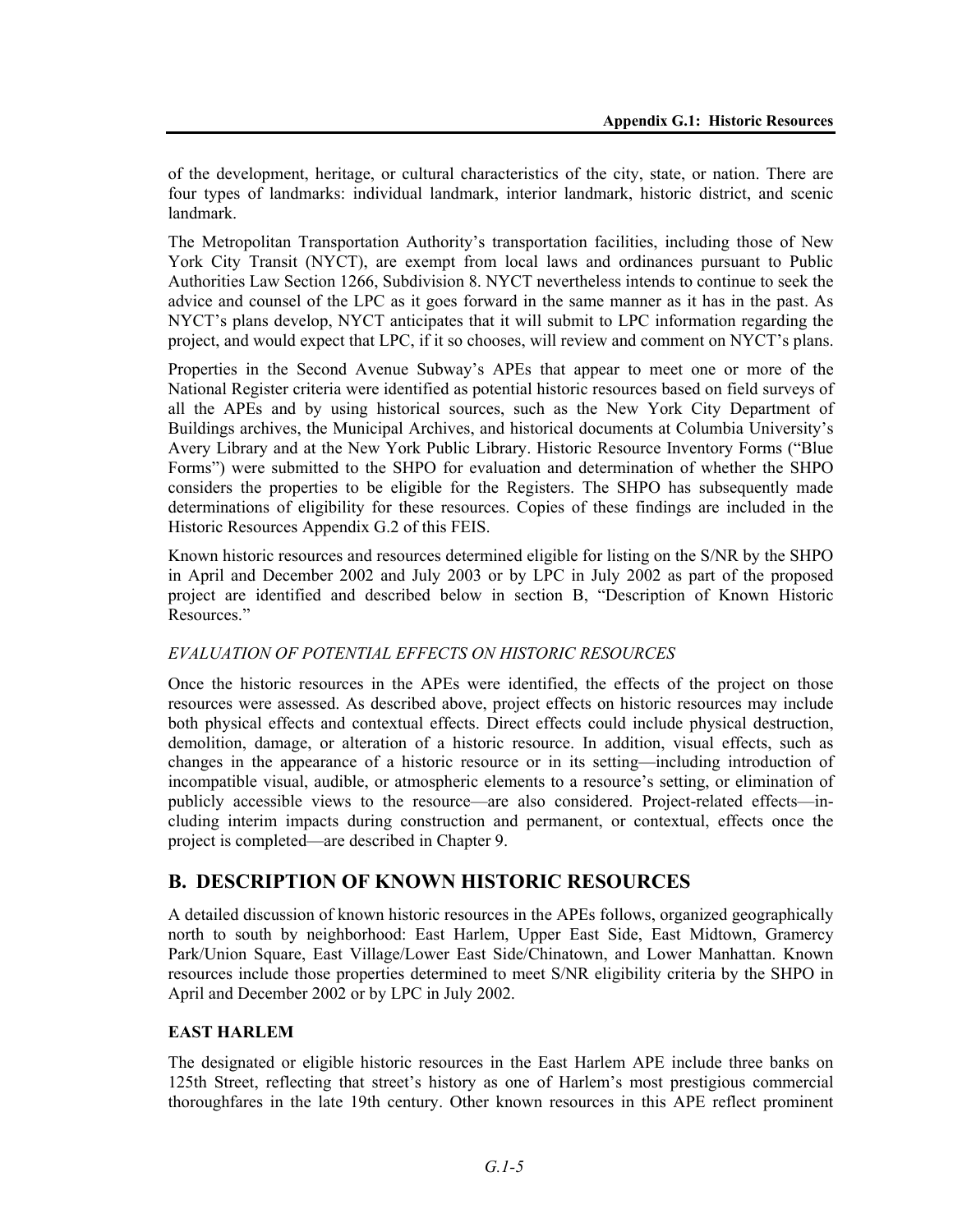residential and institutional designs, as well as major transportation developments of the late 19th and early 20th centuries. Six historic resources, the residential building at 4-12 East 125th Street, the residential building at 28-30 East 125th Street, the Apple Bank for Savings, the New York Public Library 125th Street Branch, the tenement at 221 East 124th Street, and the two residential buildings at 231 and 233 East 96th Street—were determined by the SHPO in April 2002 to meet eligibility criteria for listing in the S/NR based on Historic Resource Inventory Forms prepared and submitted for the SHPO's review as part of the proposed project. LPC also determined in July 2002 that the Apple Bank for Savings, New York Public Library 125th Street Branch, and the two residential buildings at 231 and 233 East 96th Street, appear eligible for designation as NYCLS. Furthermore, one additional resource, the Fischer & Co. Building at 2291 Second Avenue, was determined by LPC to appear eligible for NYCL designation.

The four-story row house at 2014 Fifth Avenue (S/NR), located in the **Mount Morris Park Historic District Extension** between 125th and 124th Streets, reflects Harlem's development as an affluent residential community in the 1880's. It is a two-bay-wide brownstone dwelling designed in the neo-Grec style. Its facade is distinguished by a projecting, triangular-shaped bay window spanning the first through second stories. The house is topped by a bracketed and dentil cornice.

Just east of Fifth Avenue at **4-12 East 125th Street** is a residential building (S/NR-eligible) comprising three connected flats with ground-floor shops. The 1888 building, designed by D&J Jardine, is a significant example of Italian Renaissance-inspired design.

Another residential building (S/NR-eligible), a five-story multiple-dwelling structure built in the same year, is at **28-30 East 125th Street** and Madison Avenue. This building was designed by Charles Abbott French & Co. in the Romanesque Revival style.

The **Mount Morris Bank Building** (S/NR, NYCL), at the northwest corner of Park Avenue and 125th Street, was designed by Lamb & Rich in 1883-84 and expanded in 1889-90. It is a fivestory red brick and sandstone structure that originally housed a bank and six apartments. The facade is distinguished by its large round-arched openings at the ground story, terra-cotta ornament, and oriel windows from the second story to the roof. The building has stood vacant since 1975, and a recent fire has left it in poor condition.

The **Park Avenue Viaduct** (S/NR-eligible) extends above Park Avenue from 132nd Street to 97th Street. It was part of a major reconstruction of the main lines of the New York Central and Hudson River Railroad that played a significant role in the history of the city's transportation network. Originally, trains had traveled up Park Avenue at street level; beginning in 1874, the Park Avenue Improvement project replaced street-level railroad service with trains on depressed tracks in an open cut along Park Avenue between 130th and 115th Streets. Between 1892 and 1897, the steel viaduct along Park Avenue between 132nd and 97th Streets was built, so that trains could cross the Harlem River on a high-level drawbridge, allowing unrestricted shipping activity on the Harlem River and through a new Harlem River Ship Canal at 225th Street in the Bronx. Between 110th and 97th Streets, the viaduct's four parallel railroad tracks are supported on masonry retaining walls and fill. North of 110th Street, the tracks are supported by a steel viaduct with decks and girder components. The Metro-North Harlem 125th Street Station is a contributing component of the viaduct.

The MTA **Metro-North Harlem 125th Street Station** (S/NR-eligible) was built in 1896-97 and was designed by Morgan O'Brien, New York Central and Hudson River Railroad's principal architect. The station building is located at grade in the middle of Park Avenue. The one-story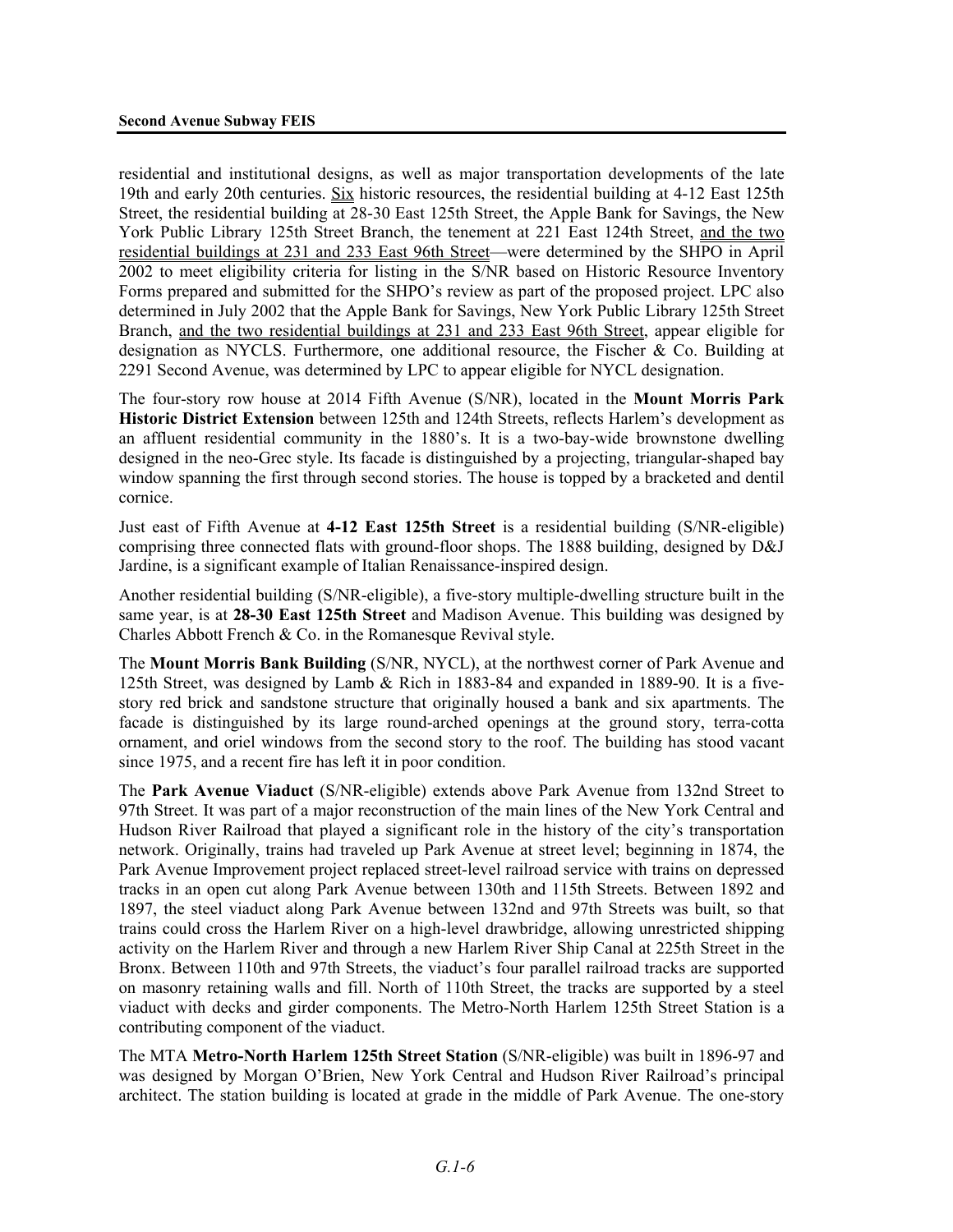brick structure north of 125th Street, with ticket booths and a waiting area, has classical features on the facade, including Corinthian pilasters flanking the entrance, a dentil cornice, and an arched entry surround. Stairs with delicately scrolled railings lead to the platform level. The viaduct, passenger platform, and the passenger station north of 125th Street were recently restored in 2000, including both interior and exterior elements and new platform shelters designed to reflect the original. The present station is built above the former 1873-74 Harlem Station of the New York Central and Hudson River Railroad, and the present station's basement contains the original station's platforms and other elements.

On the south side of 125th Street, the **Comfort Station** (S/NR eligible) was built in 1896-97, the same time as the MTA Metro-North 125th Street Station located on the north side of 125th Street. The one-story brick structure features classical elements, including pedimented door surrounds and a dentil cornice.

On the south side of 125th Street near Lexington Avenue, is the **Engine Company 36** firehouse (S/NR-eligible, NYCL), which is four stories tall with a single vehicular entrance at ground level. Designed by Napoleon LeBrun and Sons in 1889 in the Romanesque Revival style, it is significant example of late-19th-century urban firehouse design in New York City. Rusticated brownstone frames the vehicular entrance, with brownstone ornament also used at the upper stories, including raised molding, window surrounds, quoins, and finials at the roofline. The fourth floor terminates at a gable with a single round arched window, behind which rises a slate mansard roof.

The **Apple Bank for Savings** (S/NR), on 125th Street near Lexington Avenue, is a two-story, stone-clad Neo-Classical Revival bank building erected in 1906-07. The building originally housed the Harlem Savings Bank, one of Harlem's founding financial institutions. Designed by Bannister and Schell, the building's rusticated temple front features Ionic columns, a denticulated cornice, and parapet.

Across the street, the **Twelfth Ward Savings Bank** (S/NR-eligible) occupies the northeast corner of Lexington Avenue and 125th Street. This six-story Romanesque Revival bank was built in 1893. Originally designed by architect George Drew, Jr., the bank had been converted to other commercial uses by 1910, and now houses residential space on the upper floors and ground-floor commercial use. The brownstone and buff brick-clad building features an intact pressed metal cornice, arched windows, brownstone medallions inscribed "AD 1884" and "AD 1893," and ornamental wrought-iron brackets on its southwest corner at the sixth floor, which presumably once held a flagpole.

The **New York Public Library, East 125th Street Branch** (S/NR-eligible), between Third and Second Avenues, is one of a number of architecturally distinguished Carnegie libraries in New York City designed by McKim, Mead & White. The three-story public library was built in 1902-04 and designed in the Harlem Renaissance style. It is clad in limestone, with ornament including plaques with cartouches containing the city's coat of arms.

At the end of 125th Street, east of Second Avenue, the **Triborough Bridge** (S/NR-eligible) system consists of three bridges and two viaducts spanning the waters between Manhattan, the Bronx, and Queens. It was designed by bridge builder Othmar H. Ammann and architect Aymar Embury II. Construction began on the bridge in October 1929, with construction soon halted by the Depression. In 1933, Robert Moses, then chairman of the New York State Emergency Public Works Commission, initiated state legislation that formed the Triborough Bridge Authority as an alternative source of funds. The bridge opened in 1936 and was subsequently altered in the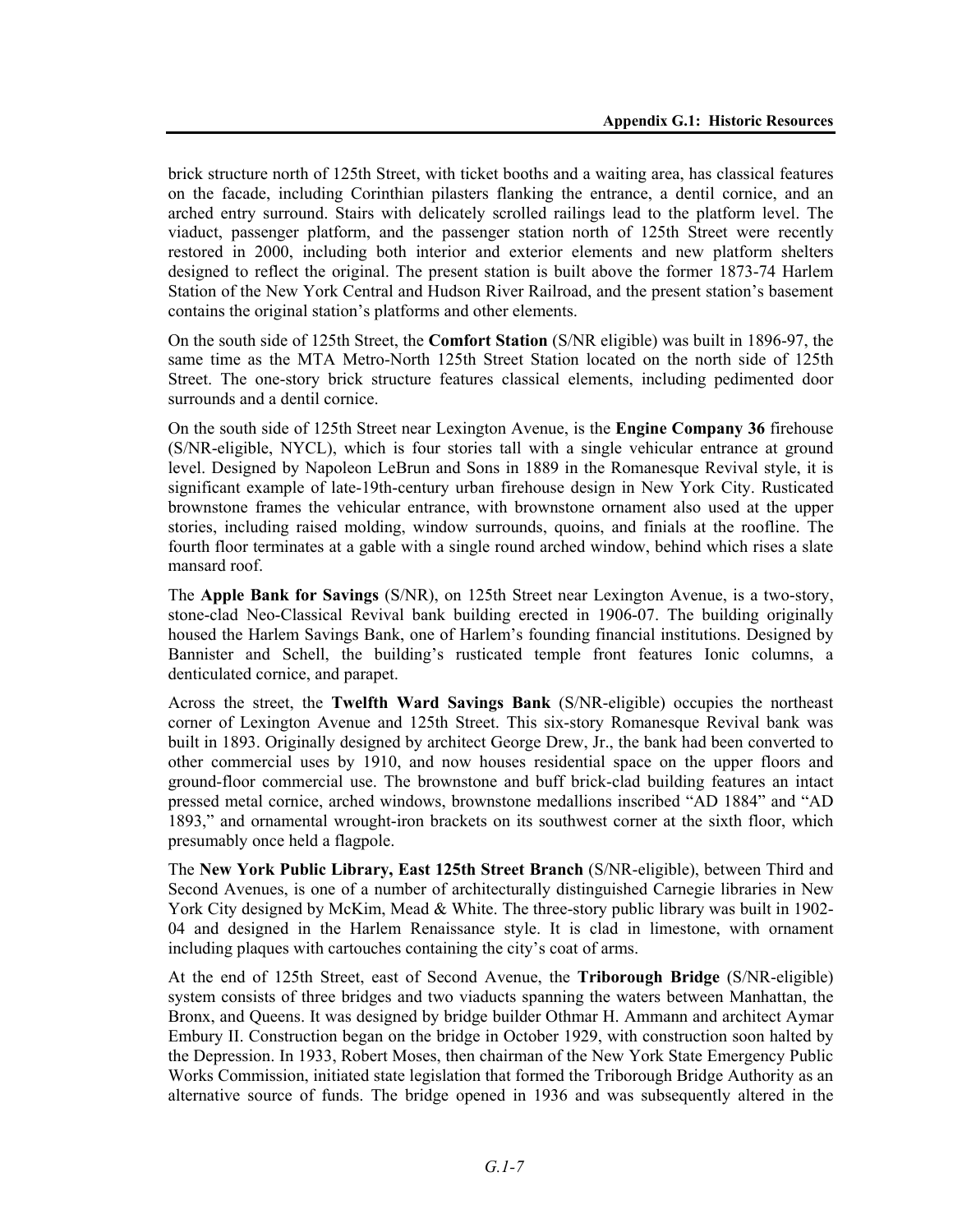1960s by a reconstruction project. The eligibility determination for the Triborough Bridge includes the entrance and exit ramps extending north and south of 125th Street east of Second Avenue.

The five-story brick and stone tenement (S/NR-eligible) at **221 East 124th Street** between Second and Third Avenues is one of a few remaining tenement buildings on the block. It was designed by Cleverdon & Putzel in 1883 and features such decorative elements as cast metal oriel windows, a cornice with a garland frieze, and a stone entry surround.

The two-story terra cotta clad building (NYCL-eligible) at **2291 Second Avenue** between 118th and 117th Streets possesses a unique and ornate design for a commercial building. It was designed by Michael Shutkind and built in 1929. It features a gabled parapet with scrolled designs, and a roundel in the center of the parapet that reads "Fischer & Co. Pure Pork Products."

On the north side of 96th Street, two five-story residential buildings at **231 and 233 East 96th Street** (S/NR-eligible, NYCL-eligible) form part of a group of six buildings designed as flats in 1889 by J.C. Cady & Co. The buildings are clad in red brick with Romanesque Revival detailing including round arched windows and corbelled cornices and parapets. The buildings retain an unusual degree of architectural integrity, including original multi-pane wood windows.

#### **UPPER EAST SIDE**

There are nine designated or eligible resources in the Upper East Side APE. Many of these are late-19th-century multiple dwellings, which reflect this neighborhood's working-class history. Eight of the historic resources (not including the Queensboro Bridge) were determined by the SHPO in April 2002 to meet eligibility criteria for listing in the S/NR based on Historic Resource Inventory Forms prepared and submitted for the SHPO's review as part of the proposed project. LPC also determined in July 2002 that three of the resources—two residential buildings at 1772-1716 Second Avenue, the Beekman Theatre blockfront, and Manhattan House—appear eligible for designation as NYCLS.

A group of six residential buildings (S/NR-eligible) on the east side of Second Avenue between 95th and 94th Streets (**1817-1829 Second Avenue**) exemplify late-19th-century multiple dwellings in the Neo-Grec style. Neo-Grec buildings are characterized by their stylized, classical details; angular forms; and incised detailing made by mechanical stone cutting. These buildings were built in 1888 and designed by John C. Burne.

Between 90th and 89th Streets on the east side of Second Avenue, a row of eight residential buildings (S/NR-eligible)—four tenements (**1733-39 Second Avenue**) and four French flats (**1725-31 Second Avenue**)—are a rare, intact blockfront of late-19th-century multiple dwellings on Second Avenue. Built in 1885-87, the tenements were designed by Frederick Theodore Camp, while Martin Louis Ungrich designed the flats.

Across Second Avenue, two residential buildings (S/NR-eligible), the Kaiser and the Rhine at **1716-22 Second Avenue**, are a pair of architecturally distinguished flats designed in the Italianate style by Lamb & Rich in 1886-87. They were built by the Rhinelander family, prominent developers at the time, who built nearly 50 multiple dwellings in New York City. These two buildings are designed in the style of a Tuscan villa, with a balcony covered by a slate roof, ornamental wrought iron railings, and terra-cotta plaques.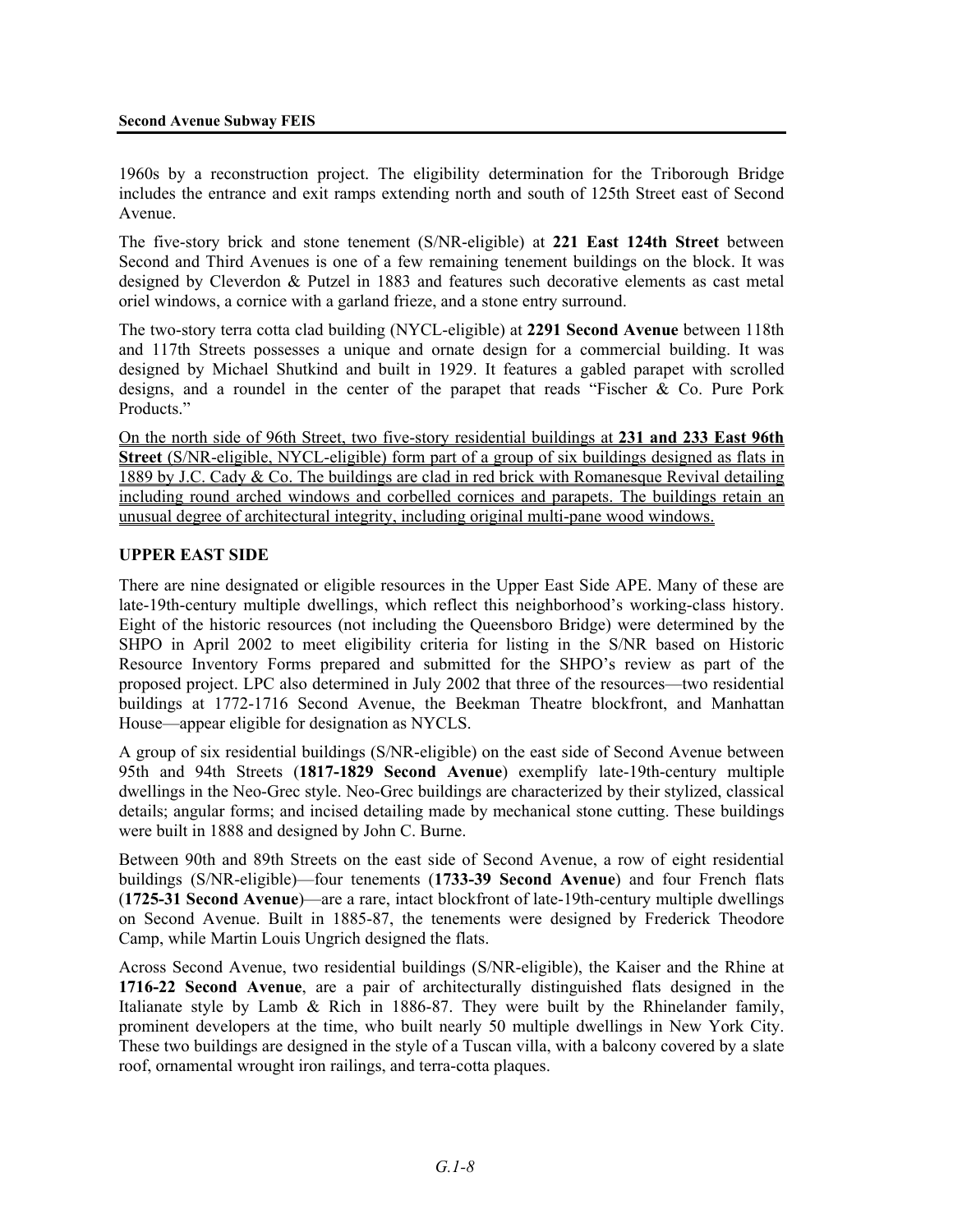The **Manhattan Apartments** (S/NR-eligible) were designed by Charles W. Clinton and built in 1879-80, one of the earliest groups of apartment buildings for the middle to upper-middle class. This six-story red-brick apartment house, at the southwest corner of Second Avenue and 86th Street, is designed in the Queen Anne style with limestone and brick corbelled belt courses and a corbelled brick cornice above the sixth floor. It was considered among the first "modern" apartment buildings constructed in New York City. Prominent politician and welfare reformer Robert F. Wagner, Sr., resided in the building from 1912-1933. The interior and ground story of the exterior have been altered, including a renovation and restoration in the 1990s.

Two tenements (S/NR-eligible) at the southeast corner of Second Avenue and 84th Street are examples of late-19th century Neo-Grec design and have distinctive brownstone-clad facades. John Brandt designed the two structures (**1614-16 Second Avenue**), which were built in 1885.

Occupying the east blockfront on Second Avenue between 66th and 65th Streets, the **Beekman Theater** (S/NR-eligible) blockfront was built in 1952 by the New York Life Insurance Company as part of a large-scale urban renewal project that also includes the **Manhattan House** (S/NReligible). The two-story commercial building that includes the Beekman Theater incorporates International Style features, such as ribbon windows, and was designed by Fellheimer  $\&$ Wagner. The Beekman Theater is designed in the Moderne style, with a tilted glass facade, and is one of few surviving theaters built as art film houses in Manhattan. John McNamara served as consulting architect for the Beekman Theater. The 20-story, reinforced concrete Manhattan House, designed in the International Style by Skidmore, Owings & Merrill with Mayer & Whittlesey in 1950, is an example of a technologically advanced apartment building.

Built in 1927, the **Day & Meyer, Murray & Young Corp. Warehouse** (S/NR-eligible), on the east side of Second Avenue between 62nd and 61st Streets, is an architecturally distinguished example of a storage building designed in the Art Deco/Neo-Gothic style. It was designed by Charles A. Moores and built in 1927. It contained a unique storage "porto-vault" system that protected furnishings from excess handling, and William Randolph Hearst once stored some of his valuable collections here.

The **Queensboro Bridge** (S/NR, NYCL) spans the East River from Manhattan at Second Avenue between 59th and 60th Street to Queens at 11th Street and Bridge Plaza North and South. The bridge was designed by architect Henry Hornbostel with engineer Gustav Lindenthal and modeled on the Pont Mirabeau in Paris. It was erected between 1901 and 1908 and opened to traffic in 1909. The bridge is a "through-type" cantilevered structure, where the roadway runs between the structure's piers and trusses. As the first bridge to connect Manhattan and Queens, the Queensboro Bridge was a major influence on Queens' development. The Guastavino tiled vaults beneath the bridge in Manhattan have been converted to Bridge Market, consisting of a supermarket and a restaurant.

#### **EAST MIDTOWN**

There are 10 known resources in the East Midtown APE. Four of the historic resources were determined by SHPO in December 2002 to meet eligibility criteria for listing in the S/NR based on Historic Resource Inventory Forms prepared and submitted for the SHPO's review as part of the proposed project. These are the two residential buildings at 237 and 241 East 53rd Street, three residential buildings at 229-235 East 53rd Street, tenement at 225-227 East 53rd Street, and the Socony-Mobil Building.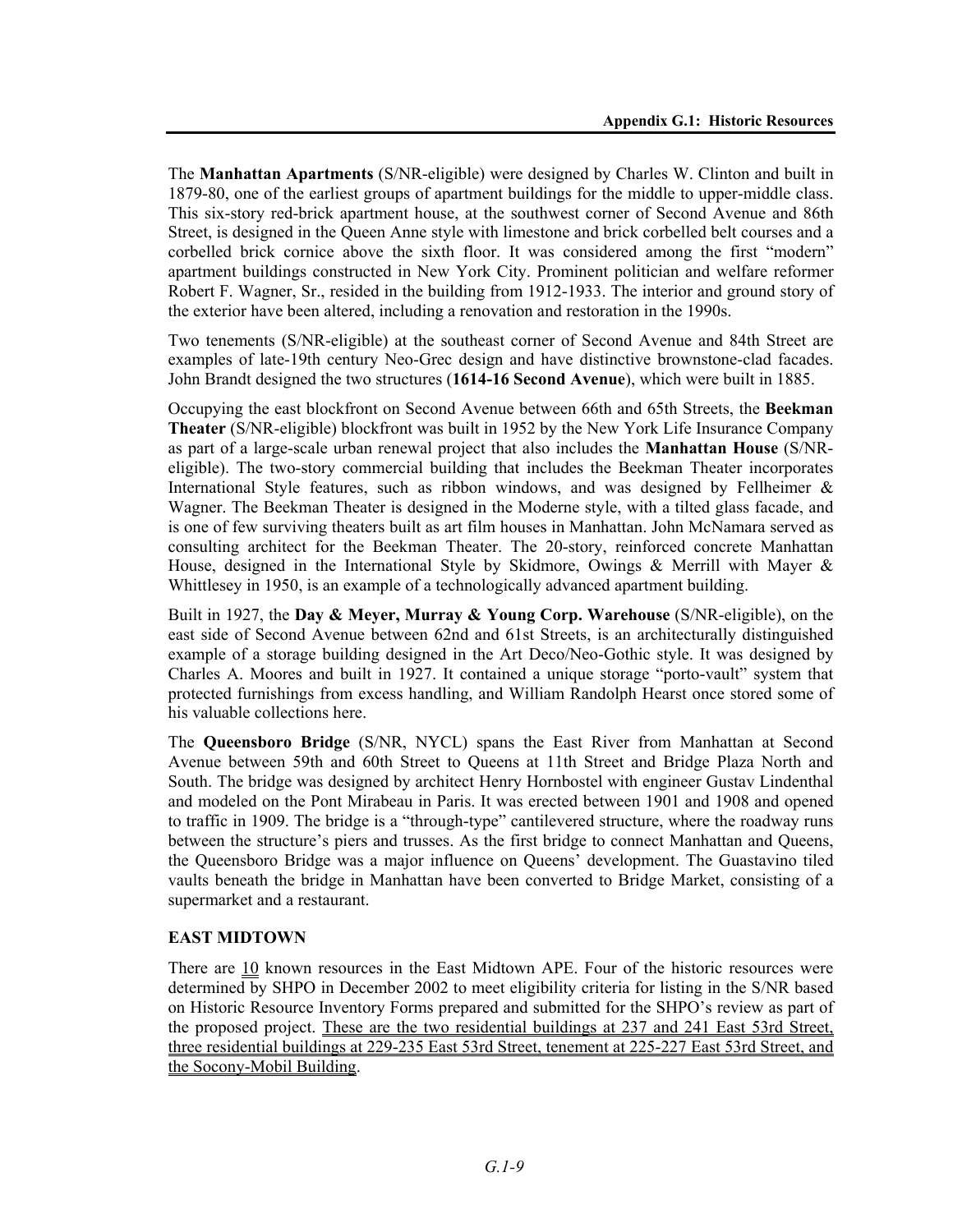The row of six buildings on the north side of 53rd Street west of Second Avenue make up a potential East 53rd Street Historic District. The buildings are a cohesive, intact ensemble of early 20th century Renaissance Revival residential design in New York City. The six-story brick tenement at **225-227 East 53rd Street** (S/NR-eligible) was built in 1902 to the design of Sass & Smallheiser. Architect Charles Renz designed the three five-story, brick apartment buildings at **229-235 East 53rd Street** (S/NR-eligible) in 1899-1900. The two six-story, brick apartment buildings at **237 & 241 East 53rd Street** (S/NR-eligible) were designed by George F. Pelham, a prolific apartment house designer at the time, in 1900.

East of Second Avenue, the **312 East 53rd Street House** (NYCL) is one of a pair of 3-story mid-19th century houses. Built in 1865-66, the frame house is designed in the French Second Empire style with a mansard roof. It is one of a few intact, surviving examples of a mid-19th century residence in Manhattan.

The **Beaux Arts Apartments** (NYCL) at 307 East 44th Street is one of a pair of 17-story apartment houses designed by the firm Raymond Hood, Godley & Fouilhoux in 1929-30. The pair (the other is located on the south side of East 44th Street outside the APE) was among one of the first to be designed with modernist elements, including horizontal massing, casement windows, and lack of applied ornament.

**The Daily News Building** (NHL, S/NR, NYCL) occupies the west blockfront of Second Avenue between 42nd and 41st Streets. It is an imposing 9- to 36-story office building designed by Raymond Hood in 1929-30 in a combination of Art Deco and modernist forms, with orangeand-brown-striped brickwork set against slab-like massings with flat roofs. The interior of the building is also designated as historic.

The **Socony-Mobil Building** (S/NR-eligible, NYCL) is located at the southwest corner of Third Avenue and 42nd Street. It was designed by Harrison & Abramovitz, in association with John B. Peterkin, in 1955. The 42-story building is architecturally significant as New York City•s first skyscraper sheathed in stainless steel. It was also the largest office tower built in New York City since the construction of Rockefeller Center in the 1930s.

Designed by William Van Alen and built in 1928-30, the **Chrysler Building** (NHL, S/NR, NYCL) is located at 405 Lexington Avenue. The 77-story Art Deco skyscraper, characterized by automotive imagery—silver hood ornaments embellish the setbacks and racing cars are positioned at the 31st floor—was a personal symbol of Walter P. Chrysler and an advertisement for his company, as well as a speculative investment in office space. It has an enameled gray, white, and black brick exterior with marble, granite, and steel trim. Black Belgian entrance arches lead into the spectacular interior. The lobby is adorned with red Moroccan marble walls; yellow Siena marble floors; a ceiling mural by Edward Trumbull; steel, aluminum and onyx ornament; and richly detailed elevator cabs designed with exotic woods.

The **Tudor City Historic District** (S/NR, NYCL)—which extends from approximately 43rd to 40th Streets east of Second Avenue—consists of a cohesive group of brick apartment houses designed in the Tudor style, including stone crenellation and stained-glass windows. Designed in the 1920s by Fred F. French, one of New York's most active developers at the time, along with his architectural staff headed by Douglas Ives, the complex was built on a bluff on the East River in an area that was previously considered a slum and which at the time faced unattractive waterfront industries such as slaughterhouses. The complex was designed to face away from the river, and was designed in a suburban character, including lack of through-streets and with private parks, to attract middle-income tenants. Within the APE are two Tudor City apartment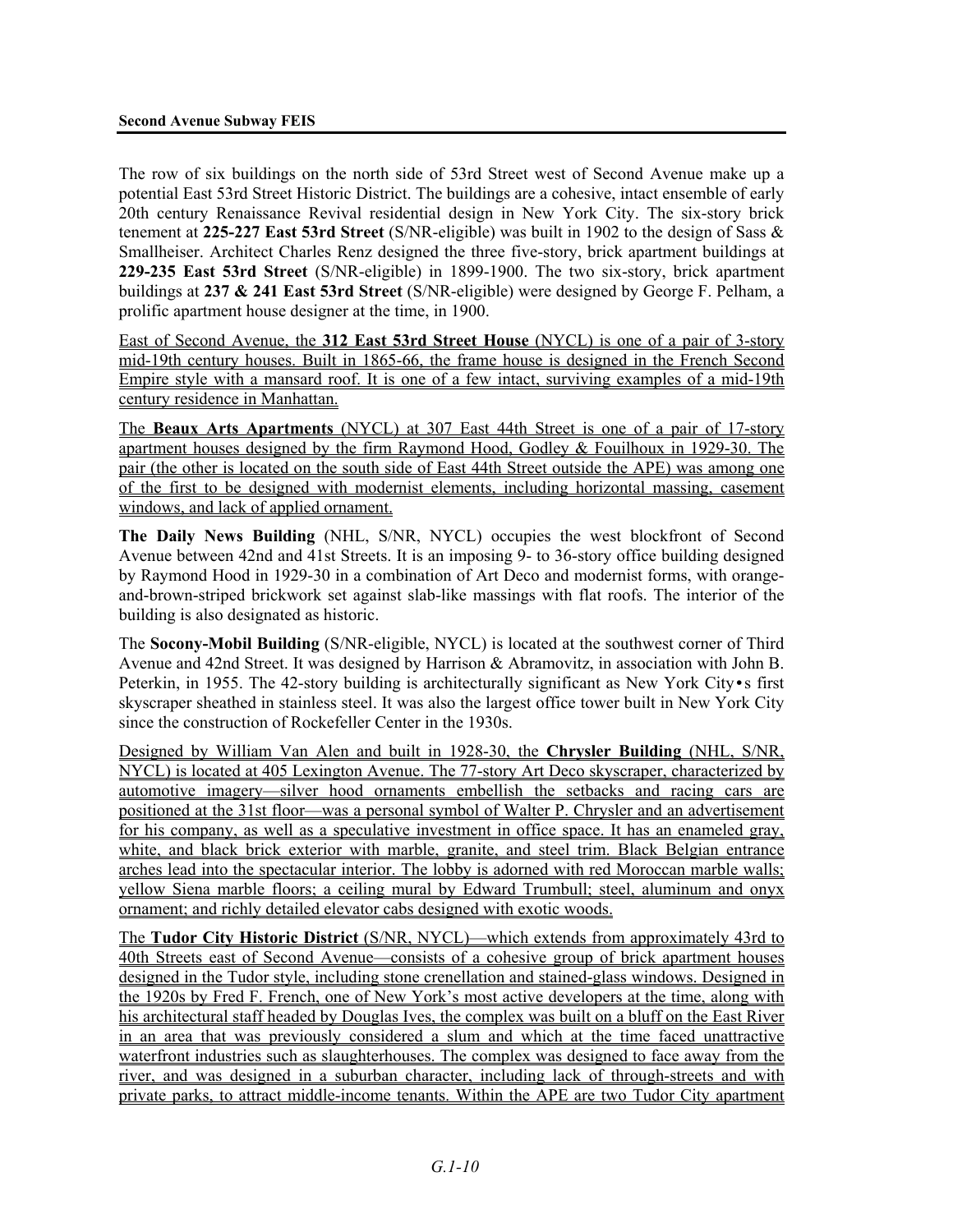houses located at 304-308 and 314 East 41st Street—15-story Haddon Hall and 11-story Hardwicke Hall.

Designed by Thomas A. Gray in 1898-99, the **Civic Club** (S/NR, NYCL) is located at 243 East 34th Street. The club, formerly housed in this four-story Beaux-Arts style building, was founded by Frederick Goddard, a wealthy New York social reformer, to improve the quality of life of residents east of Park Avenue between 42nd and 34th Streets. The building is now occupied by Estonia House, which sponsors activities for Estonian-Americans in New York City.

#### **GRAMERCY PARK/UNION SQUARE**

The known historic resources in the Gramercy Park/Union Square APE reflect this neighborhood's rich history in the late 18th through early 20th centuries. Eight of these resources the Church of the Sacred Hearts of Jesus and Mary and its associated Parish House and parochial school (now Child Grade School and Legacy High School); the row house at 321 Second Avenue; paired residential buildings at 231 and 235 Second Avenue; the former Italian Labor Center at 231 East 14th Street; and two New York Eye and Ear Infirmary buildings—were determined by the SHPO in April and December 2002 to meet eligibility criteria for listing on the S/NR based on Historic Resource Inventory Forms prepared and submitted for the SHPO's review as part of the proposed project. LPC also determined in July 2002 that three of the resources—the Church of the Sacred Hearts of Jesus and Mary, and the New York Eye and Ear Infirmary buildings at 230 and 218 Second Avenue—appear eligible for designation as NYCLS.

The **Church of the Sacred Hearts of Jesus and Mary** complex, on the north side of 33rd Street between Second and Third Avenues, comprises three S/NR-eligible buildings that played a role in Italian-American immigrant history: a late-19th-century row house that is now the **Parish House**; the Church itself, a 1915 Classical Revival structure designed by Nicholas Serracino; and the former School of the Sacred Hearts, now the **Child Grade School** and **Legacy High School**, designed by Matthew Del Gaudio and built in 1925 in the Classical Revival style.

**The Epiphany Branch of the New York Public Library** (S/NR-eligible) at 228 East 23rd Street is a three-story building with restrained classically inspired ornament. Designed by Carrere & Hastings in 1907, it is architecturally significant as a representative example of Italian Renaissance style civic architecture in New York City. It is also historically significant as one of 37 branch libraries built in the city between 1902 and 1914 funded by philanthropist Andrew Carnegie.

A pre-1902, four-story row house (S/NR-eligible) at **321 Second Avenue** between 19th and 18th Streets is a significant example of a late-19th-century English Neoclassical-inspired residential design. It is clad in red brick, with a one-story stone base, wrought iron window guards, and a bracketed cornice.

On the west Second Avenue blockfront a block north of Stuyvesant Square, the **Society for the Lying-in Hospital** (S/NR) is a seven-story red brick and limestone Classical Revival building designed by Robert H. Robertson in 1899. Its lower three stories are faced in rusticated limestone, with brick facades elaborately ornamented with quoins, window enframements, balconies, round plaques bearing reliefs of infants, and a dentil cornice. The central arched entrance is framed by a shallow portico with paired marble Corinthian columns. A two-story pedimented tempietto caps the building. The hospital was formed in 1798 to provide natal and pre-natal care to mainly poor immigrant Lower East Side women in their own homes. By 1895,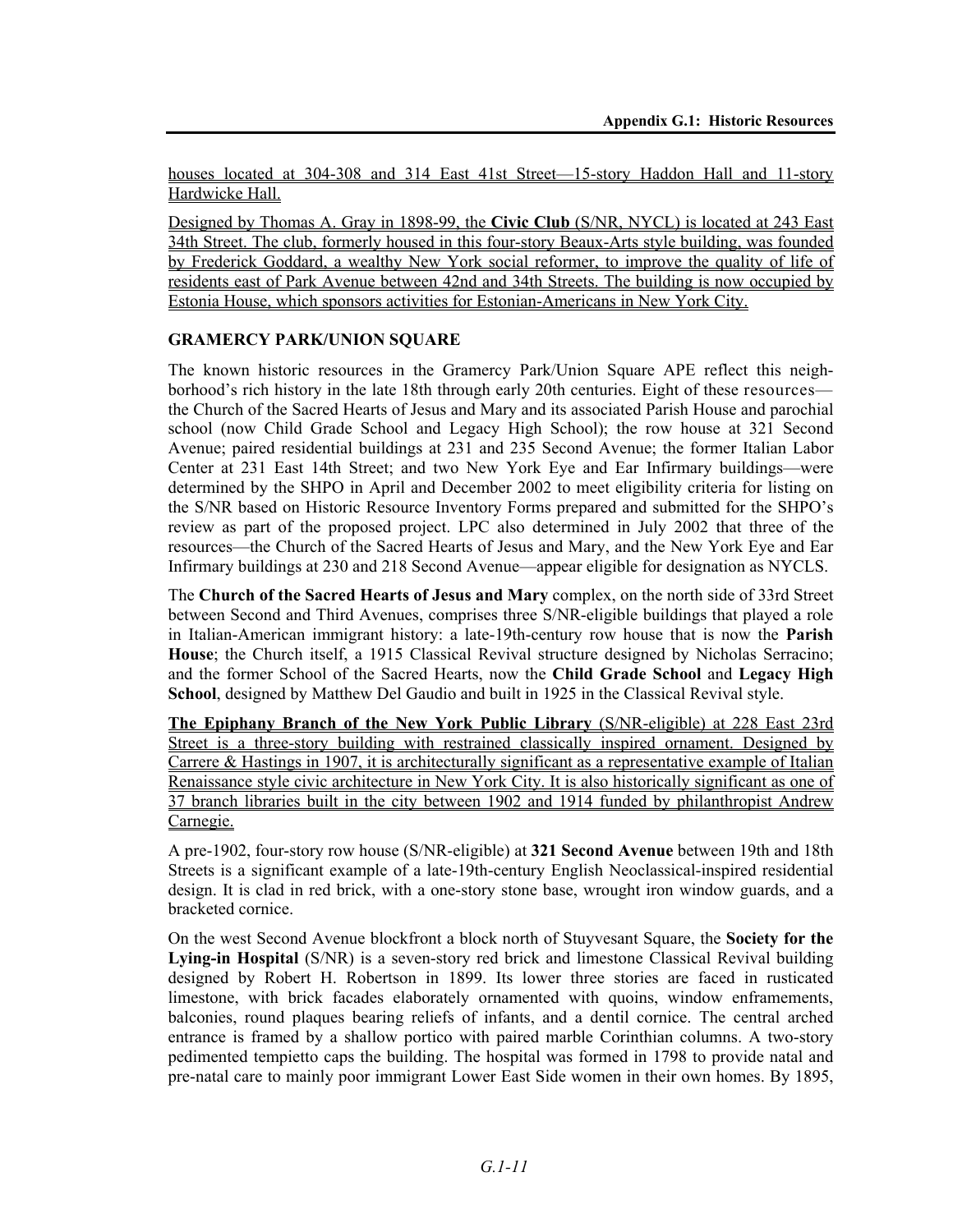it was the nation's largest maternity service. In 1985, it was converted to offices and condominiums.

On the same block to the west and extending south to 15th Street, the **Stuyvesant Square Historic District** (S/NR, NYCL) encompasses Stuyvesant Square, divided by Second Avenue, and the mid-19th-century houses that border the park to the north, south, and west. Stuyvesant Square was laid out in 1846 on land donated to the city by Peter Gerard Stuyvesant. It is surrounded by an original cast-iron fence. The houses within the district are typically four stories, clad in brick, and designed in the Greek Revival, Italianate, and Anglo-Italianate styles. Also figuring prominently on Rutherford Place is **St. George's Protestant Episcopal Church**, built in 1846-56 by Elesch & Eidlitz and one of the first and most significant examples of Early Romanesque Revival church architecture in the United States; and the **Friends Meeting House and Seminary**, a two- and three-and-a-half-story red brick structure also on Rutherford Place, attributed to Charles T. Bunting and built in 1861.

The former **Hebrew Technical School for Girls** (S/NR-eligible) is at the southeast corner of Second Avenue and 15th Street. The five-story brick and stone clad building was designed by Buchman & Fox and erected in 1904-06. The school was originally founded in 1880 as the Louis Down Town Sabbath School on East Broadway. Its purpose was to help underprivileged children of Jewish immigrants on the Lower East Side. The school subsequently moved to Henry Street in 1887, and with assistance of Adolph Lewisohn and other philanthropists, moved to the new location in 1906. It was the first successful free school in New York City devoted to the vocational training of women. In 1932, the school was closed. The building is now occupied by the Manhattan Comprehensive Night and Day School.

Two six-story residential buildings (S/NR-eligible), at **231 and 235 Second Avenue** between 15th and 14th Streets, called the W.M. Evarts and the U.S. Senate, are examples of Beaux-Arts residential design. The 1923 buildings were designed by Sass & Smallheiser and feature a high degree of craftsmanship, including elaborate stone trim and scrolled metal fire escapes.

The former **Italian Labor Center** (S/NR-eligible), on the north side of 14th Street west of Second Avenue was erected circa 1923 as a union hall. The six-story brick and stone building was built by the Italian Clockmakers Union Local No. 48 of the International Ladies Garment and occupied by the center from 1923 until at least 1950. The building's façade is notable for its bas relief panels in the spandrels.

The **former Mechanics & Metals National Bank** building is located at 230 Second Avenue. The brick structure was designed by George E. Matthews with a ground floor bank, bank space and offices on the second floor, and offices on the third floor. It was built for the Mechanics & Metals National Bank and was designed with Classical Revival details. The building is distinguished by four, colossal three-story, stone Corinthian pilasters that extend from a granite base at the ground floor to the third story, supporting a stone entablature. The building has a stone cornice with dentils, above which there is a stepped brick parapet with stone coping.

Two buildings of **New York Eye and Ear Infirmary** (S/NR-eligible), the oldest specialty hospital in the Western Hemisphere, are located on the blocks on Second Avenue between 15th and 13th Streets. The later of the two structures, originally built as the Mechanics & Metals National Bank at 230 Second Avenue, is a three-story Classical Revival structure designed by George Matthews in 1923. The facade features a two-story round-arched entrance, full-height Corinthian pilasters, and an entablature and parapet above. The four- and six-story brick and limestone structure at 218 Second Avenue was designed by Robert Gibson in the Romanesque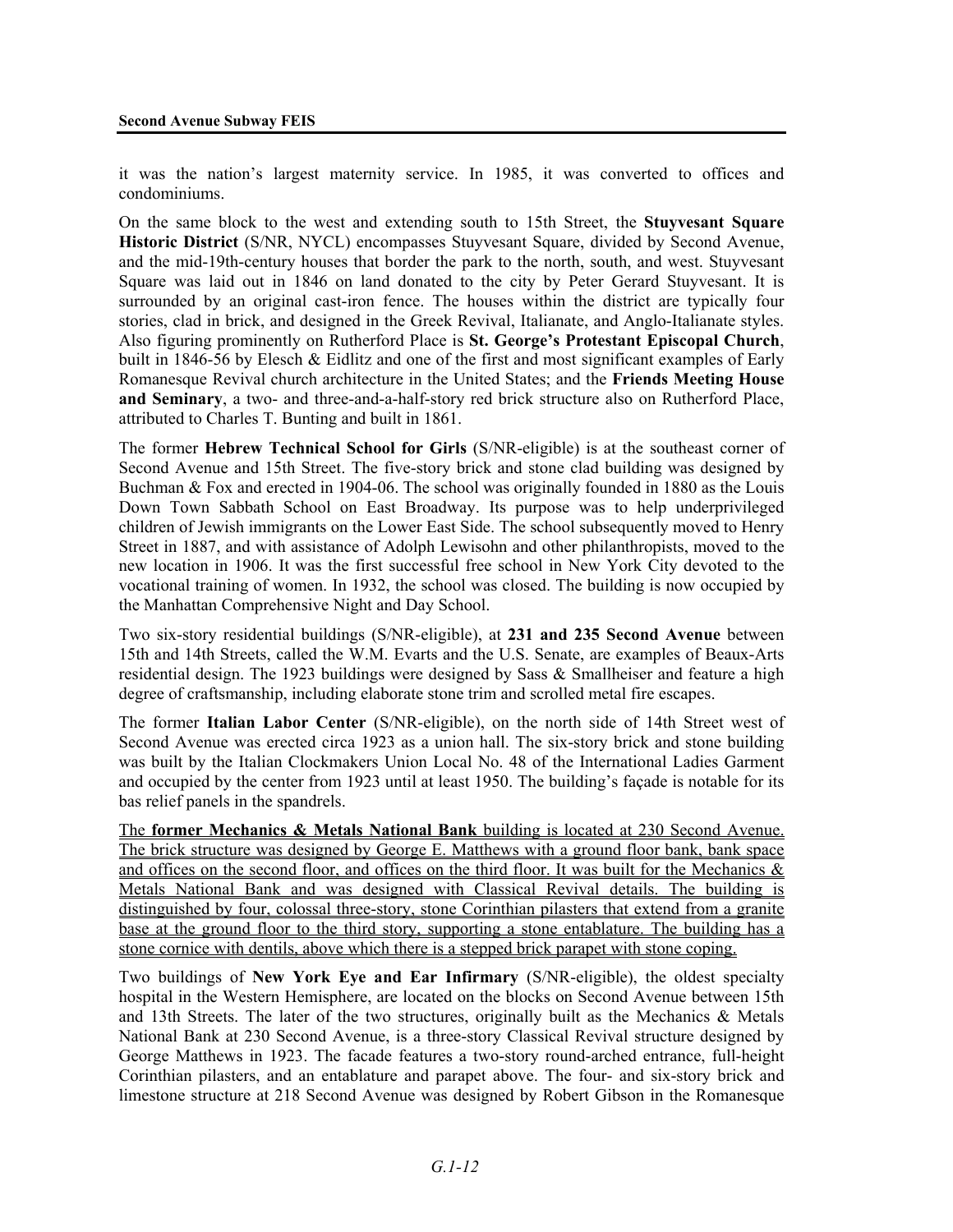Revival style. It was built to house the New York Eye and Ear Infirmary, and includes additions built in 1900 and 1902 and designed in a similar style and with the same materials as the original structure.

The **Louis N. Jaffe Art Theater** (S/NR, NYCL) on Second Avenue and 12th Street was built as the home of the Yiddish Art Theater by Jewish civic leader Louis Jaffe in 1925-26. Designed by Harrison Wiseman, the theater features Moorish, Byzantine, and Middle Eastern motifs on its large central arch, paired arch windows, and gold-colored cast-stone ornament framing the central arch's window. It reflects the cultural history of this area, known in the 1920s as the Yiddish Rialto. Previously converted to a movie house for a brief time in the 1940s, it was permanently converted in 1990-91 into a multiplex. Much of the original polychromatic lobby, proscenium, and auditorium ornament have been preserved.

A block south is the **St. Mark's Historic District** (S/NR, NYCL), on the west side of Second Avenue between 11th and Stuyvesant Streets. The district contains typically three- to five-story early- to mid-19th-century row houses designed in the Greek Revival, Italianate, and Anglo-Italianate styles. Major development in the district did not occur until the early 1860s, when "the Triangle," a complex of brick and brownstone-clad houses designed in the Anglo-Italianate style, was erected on the triangular block formed by the intersection of 10th and Stuyvesant **Streets** 

**St. Mark's-in-the-Bowery Protestant Episcopal Church** (S/NR, NYCL), the second-oldest church in Manhattan, is in the St. Mark's Historic District on Second Avenue between 11th and Stuyvesant Streets. It faces Stuyvesant Street, at an angle with Second Avenue and the east-west cross streets. The original fieldstone church was built in 1799 on the site of Dutch governor Peter Stuyvesant's private chapel. Residential development by the 1820s spurred the construction of the church's Greek Revival tower, designed by Ithiel Town. Thirty years later, a colossal Italianate cast-iron portico was erected on the Stuyvesant Street facade. The church was restored between 1975 and 1983.

#### **EAST VILLAGE/LOWER EAST SIDE/CHINATOWN**

The numerous known historic resources in the East Village/Lower East Side/Chinatown APE include some of the oldest in New York City, as well as those that reflect its unique immigrant history. Fourteen of these resources—the commercial building at 107-113 Second Avenue, the Middle Collegiate Church, office building at 72 Second Avenue, civic building at 32-34 Second Avenue, group of five rowhouses at 30-38 East 1st Street, residential building at 38 East 1st Street, the six resources on Forsyth Street, including a church and synagogue, as well as the St. James Catholic Elementary School—were determined by the SHPO in April 2002 to meet eligibility criteria for listing on the S/NR based on Historic Resource Inventory Forms prepared and submitted for the SHPO's review as part of the proposed project. LPC also determined in July 2002 that thirteen of these resources (excluding the St. James Catholic Elementary School) appear eligible for NYCL designation. Furthermore, one additional resource, former Public School 20, was also determined by LPC to appear eligible for NYCL designation.

Between 9th Street and St. Mark's Place, the philanthropists Oswald Ottendorfer and his wife, Anna, built a medical dispensary and adjacent library on the west side of Second Avenue to serve New York's German immigrant community. William Schickel designed both buildings in 1883-84. The **Deutsches Dispensary** (S/NR, NYCL) is four stories, red brick-clad, and designed in the Italian Renaissance style. Its facade has elaborate terra-cotta window surrounds, an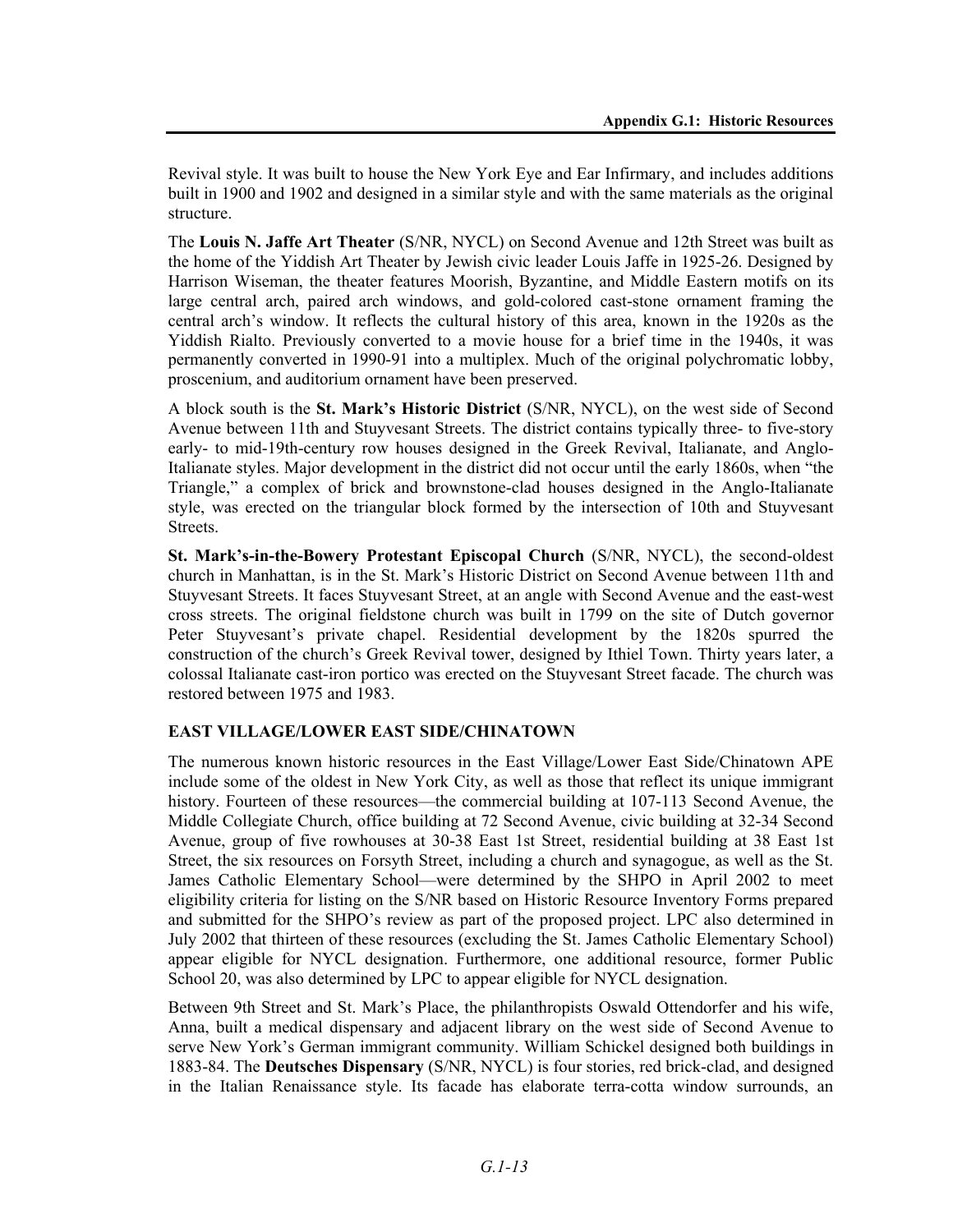entrance portico, and a frieze below the cornice with busts of important figures in medicine. It now serves as the Stuyvesant Polyclinic.

The **New York Free Circulating Library, Ottendorfer Branch** (S/NR, NYCL), donated by the Ottendorfers to the private New York Free Circulating Library, is a narrower building that complements the dispensary in style and materials. The library is also clad in red brick, with terra-cotta ornament that incorporates symbols of wisdom and education, such as globes, owls, books, and torches. The interior retains much of its original architectural detailing, including the original cast-iron bookshelves.

On the west side of Second Avenue between 7th and 6th Streets **(107-113 Second Avenue)**, a five-story commercial building (S/NR-eligible) with a retail bank and shops at the ground floor and offices above is a notable example of early-20th century commercial design. The building, designed by Ralph Segal and built in 1928-29, features a highly ornamented terra-cotta-clad facade.

Across Second Avenue, the **Middle Collegiate Church** (S/NR-eligible) was designed by Samuel Burrane Reed and built in 1891. The Gothic-inspired church incorporates a stone facade, Tiffany stained-glass windows, and an early-19th-century bell that is among the oldest in America.

Between 7th and 6th Streets on the east side of Second Avenue, the **Isaac T. Hopper House** (S/NR) was built circa 1840 and is a rare, intact example of Greek Revival style residential architecture in New York City. The three-and-a-half-story house is clad in red brick, except for the wood-clad attic story. A high brownstone stoop leads to a portico supported by a pair of Ionic columns, and a wrought iron balcony extends below the first-floor windows. The house was acquired in 1874 by the Women's Prison Association (WPA), founded by Isaac T. Hopper, a Quaker abolitionist and penal reformer. The WPA established the first halfway house in the United States for women recently released from prison, of which this was its third home, which continues to be run today.

The **former Industrial National Bank** (S/NR-eligible) at 72 Second Avenue, at the northeast corner of Second Avenue and 4th Street, was designed by Landsman and Smith in 1928-29. Now serving as a Fleet Bank branch with offices above, the six-story Renaissance Revival-style building is an unusual example of early-20th-century architecture. It incorporates such decorative features as an arcade-like first floor with tall round-arched windows separated by Corinthian pilasters, poly-chromed terra cotta spandrel panels, and spiral pilasters.

The **New York Marble Cemetery** (NYCL, S/NR) is in the middle of the block bounded by Second Avenue, the Bowery, and 3rd and 2nd Streets. It is accessed through a decorative wrought iron metal gate and an alley extending from Second Avenue. A similar gate separates the alley from the cemetery plot. Founded in 1831, it was Manhattan's first non-sectarian burial ground. It contains approximately 160 burial vaults of Tuckahoe marble, laid out beneath a grassy plot. There are no headstones—plaques set in the surrounding walls of the graveyard indicate the names of the vault owners.

A group of five row houses (S/NR-eligible) at **30-38 East 3rd Street** west of Second Avenue are a significant, intact example of a mid-19th-century New York streetscape. The three-story brick buildings were built circa 1835-88, and appear relatively unaltered, including retaining original windows and entry doors.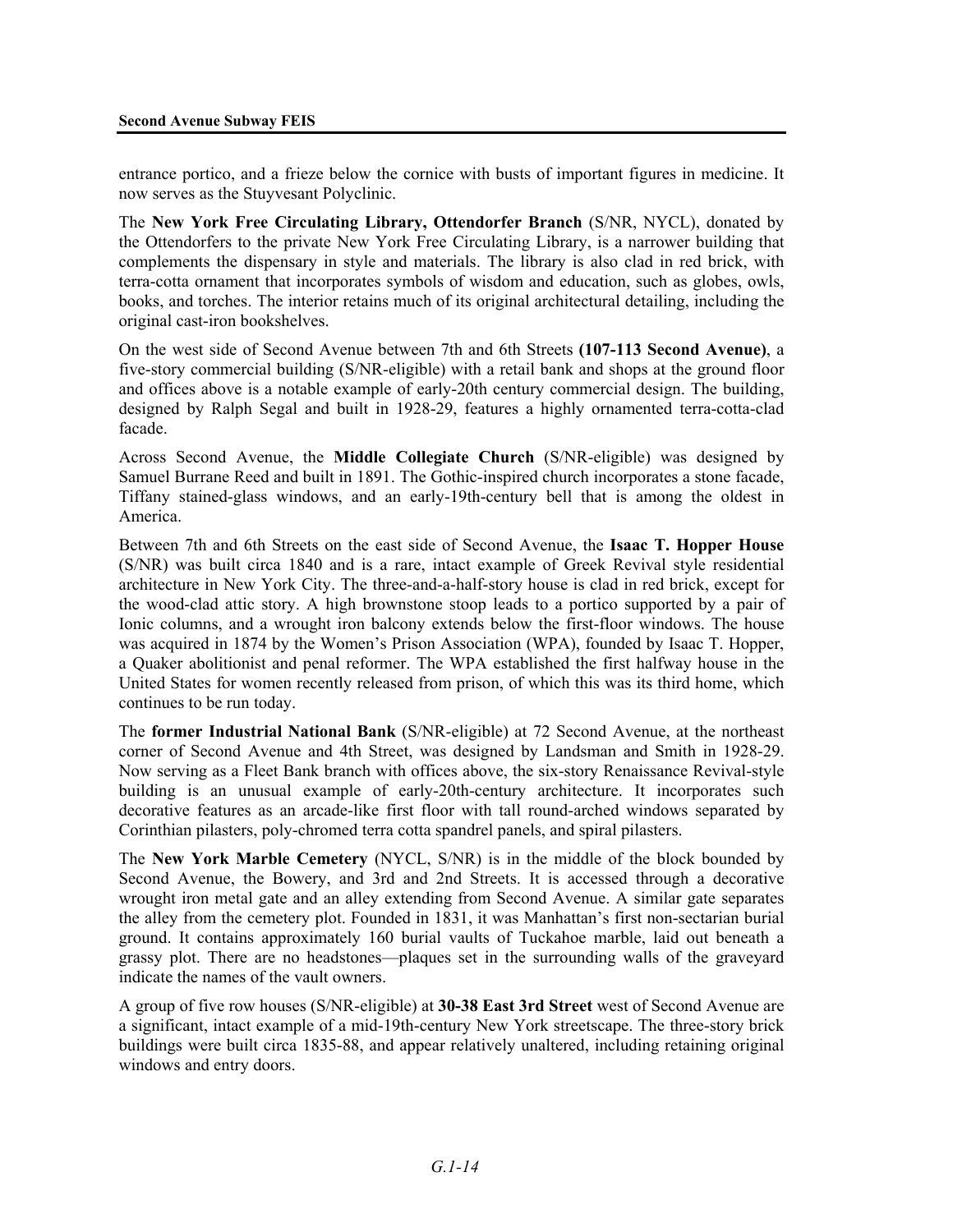At the southeast corner of Second Avenue and 2nd Street (32-34 Second Avenue), a 1918 civic building (S/NR-eligible), the **former Third District Magistrates Court**, was designed by Alfred Hopkins in the Italian Renaissance style. The two-story brick building was built as a courthouse and prison. The main entrance of the building on 2nd Street as well as the windows on the second floor are arched and set in elaborate brick round-arch surrounds with fanlights. Hopkins designed many institutional buildings throughout the city, but he is best known as architect of federal penitentiaries in New York, Pennsylvania, and in the Midwest.

A residential building (S/NR-eligible) at **38 East 1st Street**, east of Second Avenue, was built as Public School 79 sometime before 1884. The four-story red-brick building is notable for its terra-cotta and stone ornamentation. It is also a rare example of High Victorian Gothic school design in Manhattan.

Just south of Houston Street, **Public School 91** (S/NR-eligible) is at the northeast corner of Forsyth Street and Stanton Street. It is a five-story brick and stone building designed in 1908 primarily in the Renaissance Revival style by C.B.J. Snyder. It is set on a stone base, above which there are window bays separated by brick pilasters and with stone ornament above the windows. P.S 91's key school design features include a U-shaped plan and multiple large windows for light and ventilation. P.S. 91 reflects Snyder's goal of providing practical school design while elevating the architectural aesthetics of schools by employing historical-based Renaissance Revival, Gothic, and Georgian styles.

Occupying the south blockfront of Rivington Street between Forsyth and Eldridge Streets, **former Public School 20** (now the Rivington House Nursing Home) is a five-story red brick building (NYCL-eligible). It was built between 1897-98, and is designed with Renaissance Revival elements including stone framed blind arcades of round arched windows, belt courses and decorative plaques. It is an example of late 19th-century New York City school design.

The brick and stone **Seventh-Day Adventist Church of Union Square** (S/NR-eligible), at Forsyth and Delancey Streets, was designed by J.C. Cady & Co. and constructed in 1889 as an unusual, mixed-use design consisting of a church with retail business along the ground floor of Delancey Street. It was converted for a period to a synagogue in 1900, reflecting the large immigrant population of Eastern European Jews who settled in the Lower East Side, before being reconverted back to a church.

Several distinctive tenements (S/NR-eligible) are located on the east side of Forsyth Street between Delancey and Hester Streets. **No. 110** is a six-story building at Broome Street designed by Charles Straub and built in 1910. Notable features include decorative terra-cotta windows surrounds, terra-cotta panels with floral motifs, and a bracketed cornice with modillions and swags. The five-story tenement at **No. 104**, built in 1890, has a stone base and brick upper stories. Designed by A.I. Finkle, the building's highly ornate design includes a center entrance defined by columns, round arched windows, decorative floral panels, and a fanciful cornice. The paired buildings at **Nos. 100 and 102** were built circa 1868. While their storefronts have been modernized, the facades above retain their decorative stone lintels and pediments, and bracketed metal cornices.

Also on Forsyth Street near Grand Street is a row house (S/NR-eligible) designed by William Graul and built in 1889 to house tailoring shops. The three-story building at **82 Forsyth Street** retains its historic storefront with cast iron pilasters and cornice with floral swags in the frieze band. A second, three-story building at the back of the lot is connected to the front of the building, a rare surviving example of back-to-front tenements.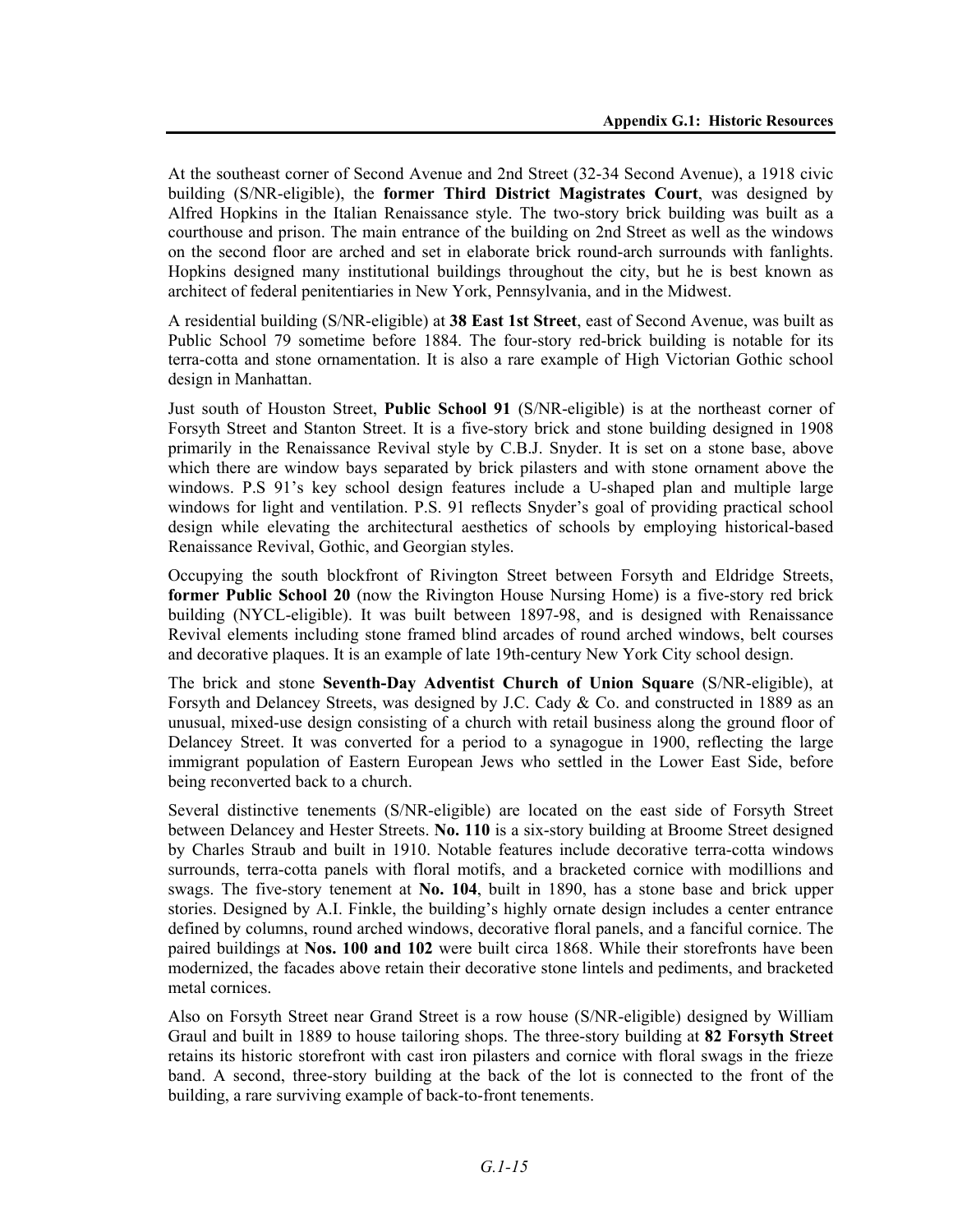A three-story brick **synagogue** (S/NR-eligible) is next door at **80 Forsyth Street**. Built in 1874, the building originally housed a family and a store. In 1881, the second and third floors were converted into a synagogue for a denomination of Polish Jewish immigrants. The building has pointed arch windows and fire escapes with Star of David motifs.

The **Manhattan Bridge Arch and Colonnade** (S/NR, NYCL), at Manhattan Bridge Plaza on the east end of Canal Street, is a monumental stone entrance to the Manhattan Bridge, consisting of a triumphal arch flanked by curved colonnades. Carrère & Hastings designed it as a "City Beautiful" project in the Beaux Arts style. The architects prepared the drawings in 1910, one year after the bridge opened. The project was completed by 1915, and the arch and colonnade were recently restored.

West of Manhattan Bridge Plaza, the **Edward Mooney House** (S/NR, NYCL) on the Bowery is believed to be the oldest surviving row house in Manhattan. The three-and-a-half-story red brick house designed in the Georgian style was built for merchant Edward Mooney between 1785 and 1789. By the mid-19th century, the character of the earlier residential neighborhood had changed, and the house was used as a brothel. Located in Chinatown, the house now serves as financial offices and Chinese characters are affixed to its Bowery facade above the second story.

The **Two Bridges Historic District** encompasses approximately nine city blocks on the Lower East Side of Manhattan. It is roughly bounded by East Broadway, Market Street, Cherry Street, Catherine Street, Madison Street, and St. James Place. The district is so-named for its situation between the Brooklyn and Manhattan Bridges; however, it was well developed a century before the Brooklyn Bridge was even conceived. It comprises vernacular and nationally popular architectural styles constructed during the late-18th century through the early 1930s. Within the district, East Broadway is the major commercial strip, while the remainder of the area is largely residential, punctuated by first-floor commercial space in many of the tenements.

East of St. James Place, the **St. Margaret's House** (S/NR eligible, pending NYCL as per a designation hearing in 1966) at 2 Oliver Street is a unique example of an early-19th-century Federal row house in Manhattan. The first two stories of the three-story red brick-clad building were built circa 1820. The third story was added circa 1850, and matches the lower two stories' design and style. James O'Donnell, an Irish architect who designed a number of prominent institutional and church buildings in New York City, may have designed the building. O'Donnell reportedly lived at 2 Oliver Street a year after it was built. The neighboring Mariners' Temple owns and maintains St. Margaret's House.

Just south on St. James Place are the remains of a Jewish burial ground of Congregation Shearith Israel, the oldest Jewish congregation in North America. This small graveyard dates from as early as 1683, and is set behind a stone retaining wall above St. James Place. The **Shearith Israel Graveyard** (S/NR-eligible) consists of a grassy area with several leaning headstones. It is one of three small cemeteries once used by that congregation in Manhattan.

The **St. James Catholic Elementary School** (S/NR-eligible), at the corner of St. James Place and James Street, was originally built in 1871 as a two-story church and enlarged as a four-story school by 1923. Designed by Lawrence O'Connor, the building is a rare example of late-19thcentury High Victorian institutional design.

#### **LOWER MANHATTAN**

The seven known historic resources within the Water Street alignment APE include some of the most prominent and well known of New York City's historic resources. Two of these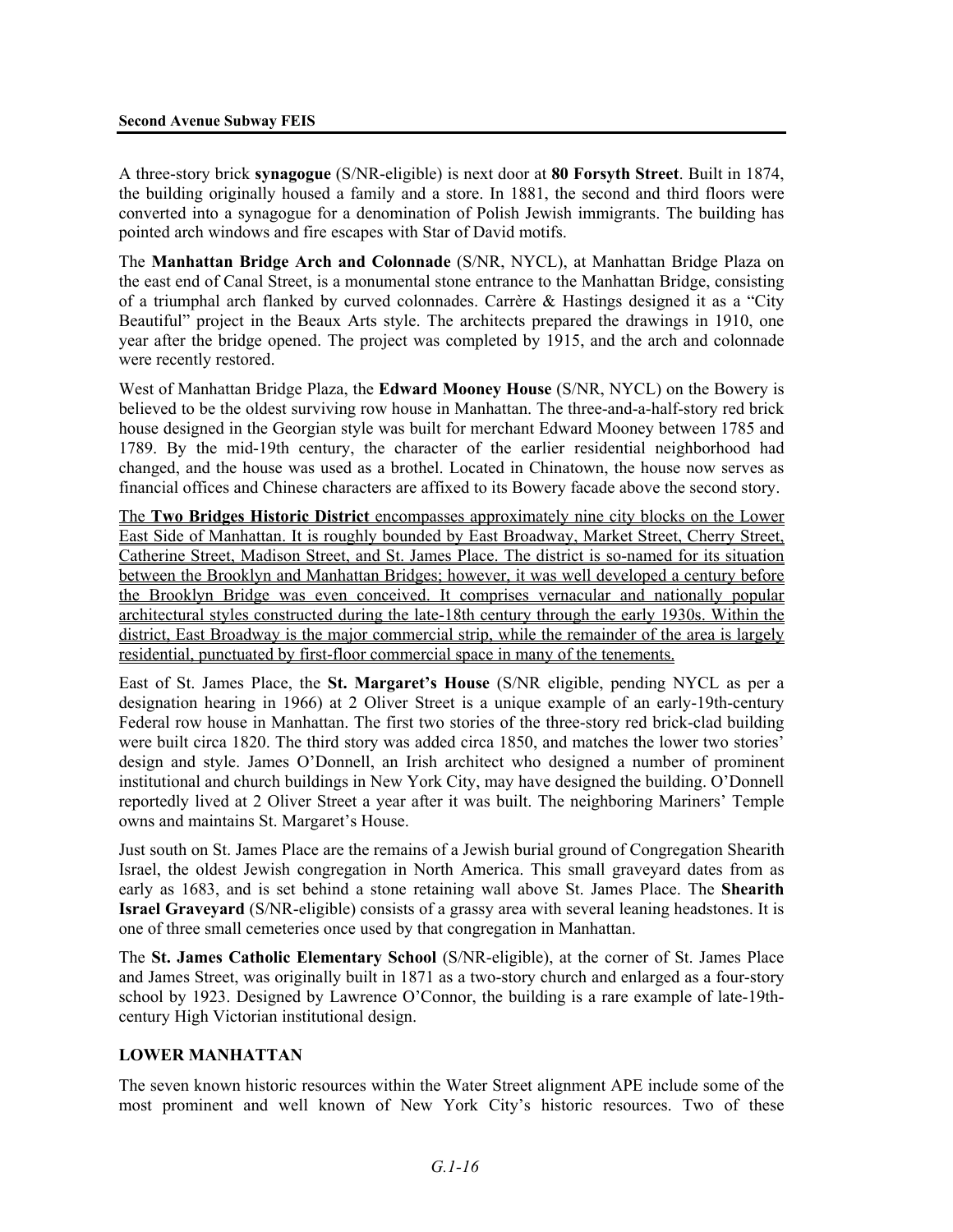resources—the office building at 118 Water Street and residential and commercial building at 90 Water Street—were determined by the SHPO in April 2002 to meet eligibility criteria for listing on the S/NR based on Historic Resource Inventory Forms prepared and submitted for the SHPO's review as part of the proposed project. The office building as 118 Water Street was also determined by LPC to appear eligible for NYCL designation in July 2002.

At the foot of St. James Place/Pearl Street, the **Brooklyn Bridge** (NHL, S/NR, NYCL) spans the East River from City Hall Park in Manhattan to Cadman Plaza in Brooklyn. The bridge, one of the greatest engineering feats of the 19th century, was completed in 1883. At the time of its construction, it was the world's longest suspension bridge, and an aesthetic marvel, with the Manhattan approach supported by round arched stone vaults.

The **South Street Seaport Historic District** (S/NR, NYCL<sup>1</sup>)—which extends south from the Brooklyn Bridge to about Fletcher Street and to the east from the East River and to the west from Pearl, Water, and Front Streets—contains the largest concentration of early-19th-century commercial buildings in New York and reflects the development of trade and commerce in the city. The district includes the four-story Georgian-Federal-style Schermerhorn block on Fulton Street built in 1811-1812, and the four- to five-story 1830s Greek Revival buildings more commonly found throughout the district. The district also includes more recent buildings, including the Meyers Hotel on South Street, built in 1885; the Fulton Fish Market; and the Seamen's Church Institute on Water Street, built in 1991.

The 12-story brick, terra-cotta, and stone-clad office building (S/NR-eligible) at **118 Water Street** at Wall Street is a distinguished example of Italian Renaissance-style commercial design. Built in 1901, it was designed by Clinton & Russell and features a tripartite composition with clearly defined base, shaft, and attic.

The brick residential and commercial building (S/NR-eligible) at **90 Water Street** between Wall Street and Hanover Square was built circa 1830 and designed in the Greek Revival style. The former warehouse building, which retains a relatively high degree of integrity, is associated with the early development of trade and commerce in Lower Manhattan.

The former **First Precinct Police Station** (S/NR, NYCL) was designed in 1909-1911 by Hunt & Hunt. It is a small rectangular building located in the middle of Old Slip, with four stories and an attic floor. Clad in limestone, with the first three stories rusticated, it is designed in the style of an Italian Renaissance palazzo. Its arched windows, double height between the first and second stories, and prominent bracketed cornice also reflect the style. The building, occupied by the New York City Landmarks Preservation Commission since 1993, has recently been converted into the New York City Police Museum.

The **Fraunces Tavern Block Historic District** (S/NR, NYCL) occupies the entire block bounded by Pearl and Water Streets between Broad Street and Coenties Slip. The low-rise block's small, typically four- to five-story brick buildings, with trabeated (post and lintel) storefronts and sloping roofs, are fine examples of Greek Revival and Federal-style commercial architecture. Typically dating from the early 19th century, the buildings were built on the first extension of Manhattan's shoreline and are a valuable remnant of New York's early commercial history. The anchor of the block is Fraunces Tavern, a four-story brick building at the corner of

l

<sup>&</sup>lt;sup>1</sup> The South Street Seaport Historic District is also an NYCL. However, the boundaries of the NYCL district are slightly more conservative than those of the S/NR district. Since the S/NR district is larger, these boundaries are discussed.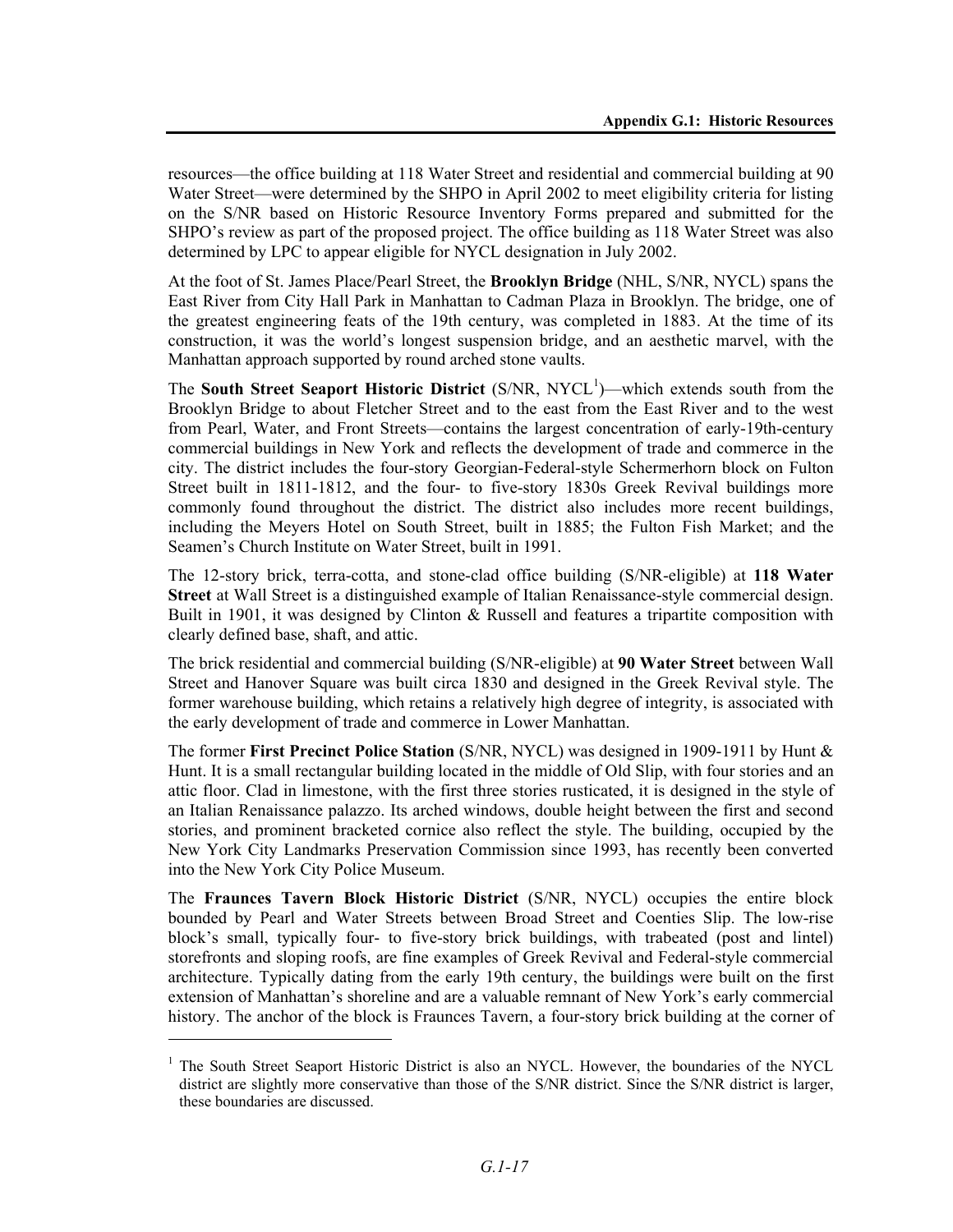Broad and Pearl Streets originally erected in 1719 as the home of Stephen DeLancey and later the site of George Washington's farewell speech to his officers. At the turn of the 20th century, it was purchased by the Sons of the Revolution, who sponsored its reconstruction.

The **James Watson House** (S/NR, NYCL) is at the foot of the proposed subway alignment on State Street. The original east portion of the house is the remaining part of a larger red brick 1793 Georgian structure built for James Watson. The house has an addition to the west, which is defined by an Ionic portico. This addition was designed in the Federal style and built in 1806. Its design is attributed to John McComb Jr., who also designed City Hall. The full house is capped by a balustrade. The house was restored in 1964-65, and now serves as the Rectory of the Shrine of the Blessed Elizabeth Seton, the first native-born American and New Yorker granted sainthood by the Roman Catholic Church.

#### **STORAGE YARDS AND MAINTENANCE YARDS**

#### *207TH STREET YARD, MANHATTAN*

The 207th Street Yard, bounded by the Harlem River, Tenth Avenue, and 207th and 215th Streets, contains the **Signal Service Building with Signal Tower B** (S/NR-eligible), a two-story brick building with a loading dock covered by a metal canopy. It is the only signal repair shop for the subway system, and still retains its original electro-mechanical signals. The yard was built between 1926 and 1930. The yard and shops within it were designed and constructed by the Board of Transportation under the direction of Robert Ridgway, chief engineer. A major extension to the building of the same proportions and materials was built in 1976.

#### *CONCOURSE YARD, THE BRONX*

Concourse Yard, bounded by Paul and Jerome Avenues, between Bedford Park Boulevard and West 205th Street, contains three S/NR-eligible structures, which were also designed by Robert Ridgeway and completed by the Board of Transportation by 1933. The yard opened that year to serve the Independent (IND) system's  $\bullet$  line, with access to the yard provided through a tunnel from the 205th Street Station. The site was originally dug out to serve as a reservoir for the adjacent Jerome Park, and is depressed compared with neighboring areas. Today, the yard provides access to both A Division and B Division trains and acts as a transfer point for shifting trains between these systems.

Facing north along West 205th Street are Concourse Yard's two entrance buildings, which are one-story brick-clad Art Deco style structures, with brown brick patterning and cast stone accenting their parapets, doorways, and pilasters. The **East Portal** (S/NR-eligible) is set back approximately 20 feet from a bridge linked to the sidewalk on West 205th Street, with another bridge connecting the building to the yard's signal tower and formerly providing access to the yard below. The facade consists a central entrance with a modern metal door framed in stone. The entrance is flanked by windows on either side with decorative Art Deco style wrought-iron grilles. The East Portal's single-story ground-level extension faced in buff brick is used for crew quarters. The **West Portal's** (S/NR-eligible) design is similar, though it is not set back as far from the sidewalk as the East Portal. The buildings no longer provide access to the yard.

The **Concourse Yard Substation** (S/NR-eligible), a two-story brick-clad structure also designed in the Art Deco style, faces Jerome Avenue. Its primary (east) facade contains a central monumental entrance framed in cast stone. It is flanked on either side by paired narrow windows with decorative Art Deco style metal grilles in geometric patterns. Cast stone is also used to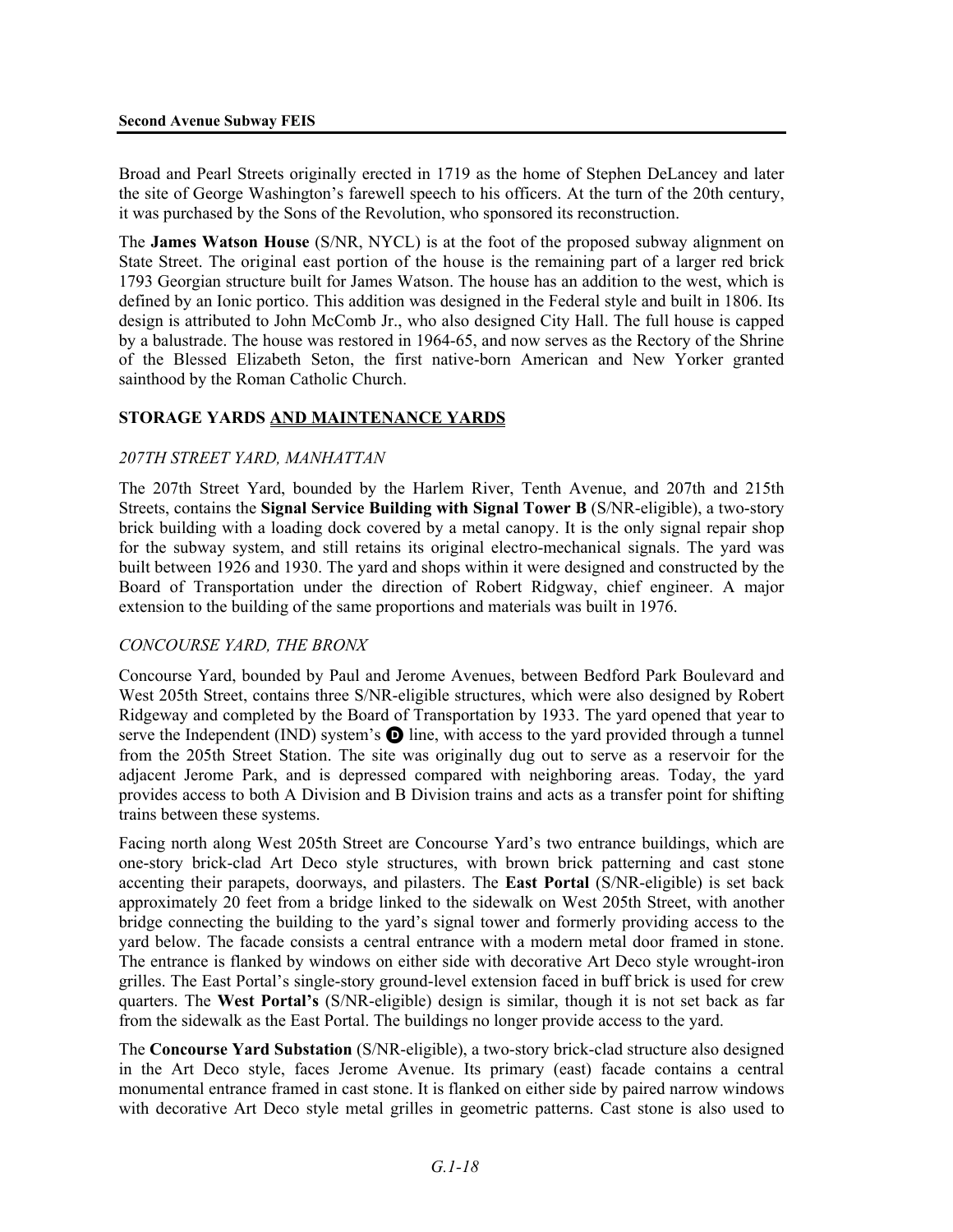accent the parapet, as is brown brick patterning. The original door has been replaced with a small metal one framed with plain metal panels.

### *36TH-38TH STREET YARD, BROOKLYN*

The **9th Avenue Subway Station** (S/NR-eligible) is adjacent to the 36th-38th Street Yard. It was built between 1914 and 1916 on the West End Line, now part of the BMT and serviced by the  $\bf{Q}$  (formerly  $\bf{Q}$ ) and  $\bf{Q}$  trains. The street-level portion of the station, at 9th Avenue and 38th Street, provides access to two levels of tracks below, both with two island platforms, closed since 1975. The upper-level platforms serve the  $\mathbf \odot$  (formerly  $\mathbf \odot$ ) and  $\mathbf \odot$  trains. The subway platforms extend to the east and west of the control house, on the west side of 9th Avenue at the center of an overpass that spans the upper-level platforms. The platforms are protected by metal canopies supported on latticed metal columns, which cantilever out over the platform and meet at the center, producing a Tudor arch. The control house is a one-story building with a hipped roof that faces 9th Avenue. It has a decorate brick facade with terra-cotta ornament. The interior is covered with the original white ceramic tile with a decorative frieze.

**Greenwood Cemetery** (S/NR, pending NYCL) is directly north of the 36th-38th Street Yard, between 5th and Macdonald Avenues, Fort Hamilton Parkway, and 37th, 36th, and 20th Streets. The cemetery is a 478-acre parcel that opened in 1840 as Brooklyn's first park. It was also one of the nation's first rural cemeteries. Designed by Major David B. Douglas, the cemetery drew inspiration from Mt. Auburn Cemetery in Cambridge, Mass. The winding paths, plantings, and elaborate monuments of the bucolic landscape quickly became a major tourist attraction.

# **C. PROPERTIES IDENTIFIED AS POTENTIAL HISTORIC RESOURCES DURING THE REVIEW PROCESS BUT DETERMINED NOT ELIGIBLE FOR LISTING IN THE S/NR OR FOR DESIGNATION AS NYCLS**

Tables G-1 through G-6 below list and briefly describe properties for which Historic Resource Inventory Forms were prepared and submitted for the SHPO's and LPC's review as part of the proposed project, but which were determined not eligible for listing in the S/NR or for designation as NYCLs.

## **D. NEWLY IDENTIFIED POTENTIAL HISTORIC RESOURCES**

In addition, as described in the Programmatic Agreement, a process has been established to identify potential historic structures throughout the design and engineering process as APEs become larger or as new APEs are identified. In accordance with this process, based on the more refined project description identified in the FEIS, additional potential resources have been identified since publication of the SDEIS. Historic Resource Inventory Forms will be prepared with respect to these potential resources and submitted to the SHPO for assessment. Any properties determined to be eligible for listing in the S/NR will be treated as historic resources under the terms of the Programmatic Agreement.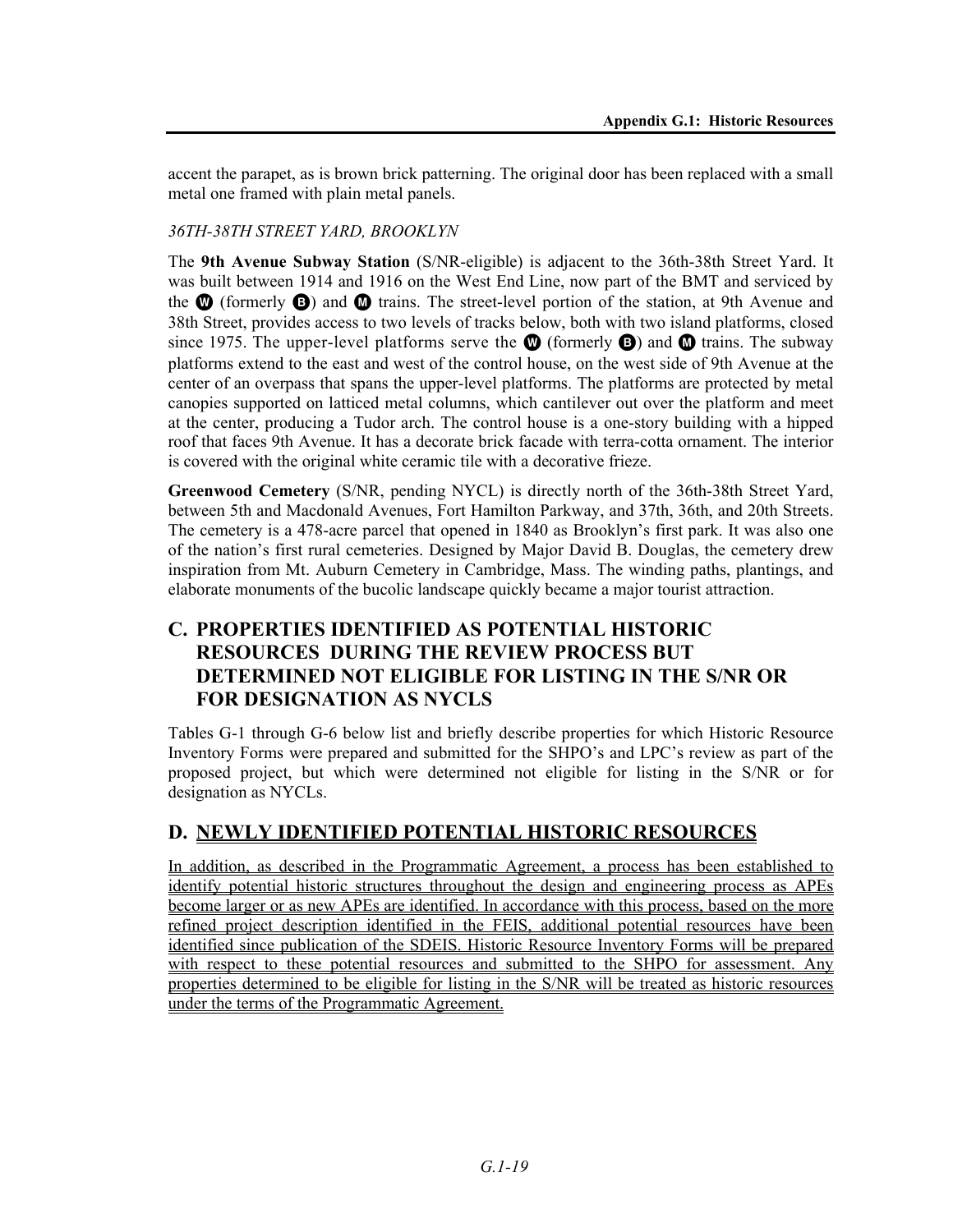# **E. COMPARISON OF ALIGNMENTS SOUTH OF HOUSTON STREET PRESENTED IN THE SDEIS**

As described elsewhere in the FEIS, the Shallow Chrystie and Forsyth Street Options are no longer under consideration. As had been presented in the SDEIS, the Shallow Chrystie and Forsyth Street Options would have had the potential to adversely affect historic resources not affected under the Deep Chrystie Option. The Shallow Chrystie Option would have affected additional potential burial grounds, as described in Chapter 10 and Appendix H, "Archaeological Resources." The Forsyth Street Option could have adversely affected six resources located along Forsyth Street through cut-and-cover activities to build the Grand Street Station. These six resources are the Seventh-Day Adventist Church of Union Square, four tenements at 110-102 Forsyth Street, a row house at 82 Forsyth Street, and a synagogue at 80 Forsyth Street (see Chapter 9, Table 9-1, East Village/Lower East Side/Chinatown, Nos. 13-18).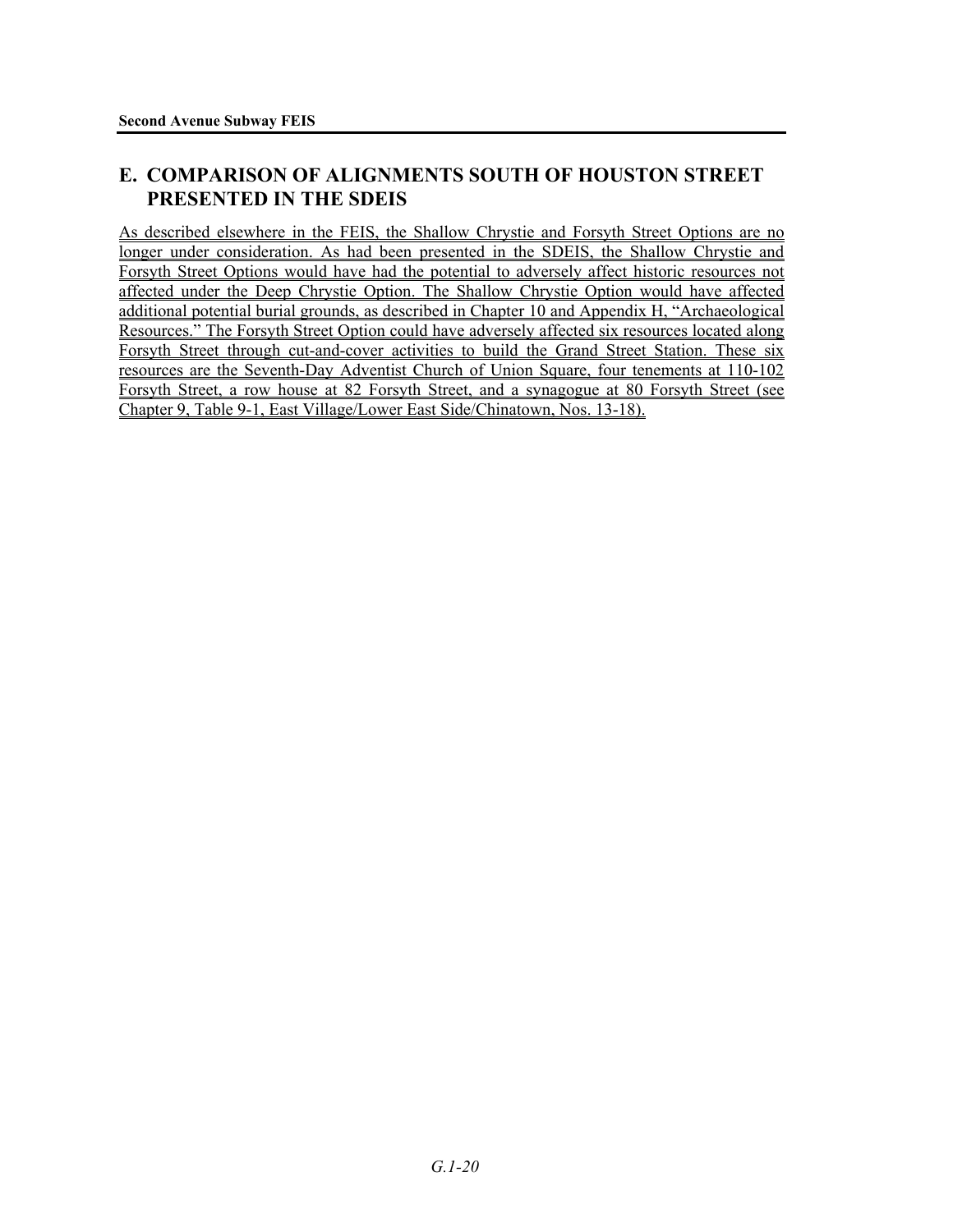#### **Table G-1 Properties Identified as Potential Historic Resources but Determined Not Eligible for the S/NR or for Listing as NYCLs Within the East Harlem APE<sup>1</sup>**

| <b>Property Name/</b><br><b>Current Use</b>                                                              | <b>Address</b>                                                                                                                                                               | <b>Block/Lot</b>      | Date<br><b>Built</b> | <b>Original Use</b>          | <b>Architect</b>                      | <b>Potential Significance</b>                                                                                                                                                                               |
|----------------------------------------------------------------------------------------------------------|------------------------------------------------------------------------------------------------------------------------------------------------------------------------------|-----------------------|----------------------|------------------------------|---------------------------------------|-------------------------------------------------------------------------------------------------------------------------------------------------------------------------------------------------------------|
| East Harlem (the Harlem River to East 96th Street, East 125th Street from Fifth Avenue to Second Avenue) |                                                                                                                                                                              |                       |                      |                              |                                       |                                                                                                                                                                                                             |
| <b>Commercial Building</b>                                                                               | 67-69 West 125th Street                                                                                                                                                      | 1723/7                | 1900                 | <b>Stores and</b><br>offices | Lorenz F.J.<br>Weiher, Jr.            | The six-story building is an example of a<br>turn of the century Neo-Classical<br>design.                                                                                                                   |
| Residential building                                                                                     | 14 East 125th Street                                                                                                                                                         | 1749/64               | 1882                 | <b>Flats</b>                 | D. & J. Jardine                       | The four-story building is an example of an<br>Italianate- inspired design by a prominent<br>New York architecture firm                                                                                     |
| Five row houses                                                                                          | 16-24 East 125th Street                                                                                                                                                      | 1749/60.<br>160,61-63 | 1881                 | Single-family<br>dwellings   | James Edward<br>Ware                  | The five row houses are designed in the<br>Neo-Grec style and were designed by a<br>prominent New York architect                                                                                            |
| Commercial building                                                                                      | 26 East 125th Street                                                                                                                                                         | 1749/59               | c. 1885-<br>1898     | Not known                    | Not known                             | The three-story commercial building is a<br>loft-style building with terra cotta ornament<br>that reflects East 125th Street's role as<br>Harlem's principal commercial thoroughfare<br>in the 19th century |
| Commercial building                                                                                      | 54-56 East 125th Street                                                                                                                                                      | 1749/50               | c. 1885-<br>1898     | Not known                    | Not known                             | The three-story building reflects East 125th<br>Street's 19th-century commercial history<br>and may have housed a chapter of the<br>Pythian fraternal organization                                          |
| Commercial building                                                                                      | 51-55 East 125th Street                                                                                                                                                      | 1750/22               | c. 1885-<br>1898     | Not known                    | Not known                             | This stone-clad commercial building, on<br>which is inscribed "Raymond Building,"<br>reflects East 125th Street's 19th-century<br>commercial history                                                        |
| Commercial building                                                                                      | 220 East 125th Street                                                                                                                                                        | 1789/39               | 1896                 | Warehouse                    | John P. and<br>Bartholomew<br>Walther | The six-story former warehouse<br>incorporates Classical elements on the<br>facade and reflects East 125th Street's<br>19th-century commercial history                                                      |
| Row of eight tenements                                                                                   | 2301-2317 Second Avenue                                                                                                                                                      | 1783/21-28            | See below            | Tenements and<br>stores      | See below                             | The row of tenements, described in Nos.<br>7a-7d below, form a rare, intact blockfront<br>of late-19th-century tenements on Second<br>Avenue                                                                |
| Five tenements                                                                                           | 2309-2317 Second Avenue                                                                                                                                                      |                       | 1886                 | Tenements and<br>stores      | Cleverdon & Putzel                    | Five tenements of an intact late-19th-<br>century blockfront of tenements on Second<br>Avenue                                                                                                               |
| One tenement                                                                                             | 2305-2307 Second Avenue                                                                                                                                                      |                       | 1886                 | Tenement and<br>stores       | Gilbert R.<br>Robinson, Jr.           | One tenement of an intact late 19th-century<br>blockfront of tenements on Second Avenue                                                                                                                     |
| One tenement                                                                                             | 2303 Second Avenue                                                                                                                                                           |                       | 1874                 | Tenement and<br>stores       | John B. McIntyre                      | One tenement of an intact late-19th-century<br>blockfront of tenements on Second Avenue                                                                                                                     |
| One tenement                                                                                             | 2301 Second Avenue                                                                                                                                                           |                       | 1868                 | Tenement and<br>stores       | Not known                             | One tenement of an intact late-19th-century<br>blockfront of tenements on Second Avenue                                                                                                                     |
| Row of eight tenements                                                                                   | 2000-2018 Second Avenue                                                                                                                                                      | 1675/1-4, 49-52       | See below            | Tenements and<br>stores      | See below                             | The row of tenements, described in Nos.<br>9a-9b below, form a rare, intact blockfront<br>of late-19th-century tenements on Second<br>Avenue                                                                |
| Four tenements                                                                                           | 2012-2018 Second Avenue                                                                                                                                                      |                       | 1881                 | Tenements and<br>stores      | Frederick S. Barus                    | Four tenements of an intact late-19th-<br>century blockfront of tenements on Second<br>Avenue                                                                                                               |
| Four tenements                                                                                           | 2000-2006 Second Avenue                                                                                                                                                      |                       | 1881                 | Tenements and<br>stores      | Not known                             | Four tenements of an intact late-19th-<br>century blockfront of tenements on Second<br>Avenue                                                                                                               |
| Note:                                                                                                    | Determinations of non-S/NR-eligibility were made by the SHPO in April and December 2002, and July 23, 2003. Determinations of non-NYCL eligibility made by LPC in July 2002. |                       |                      |                              |                                       |                                                                                                                                                                                                             |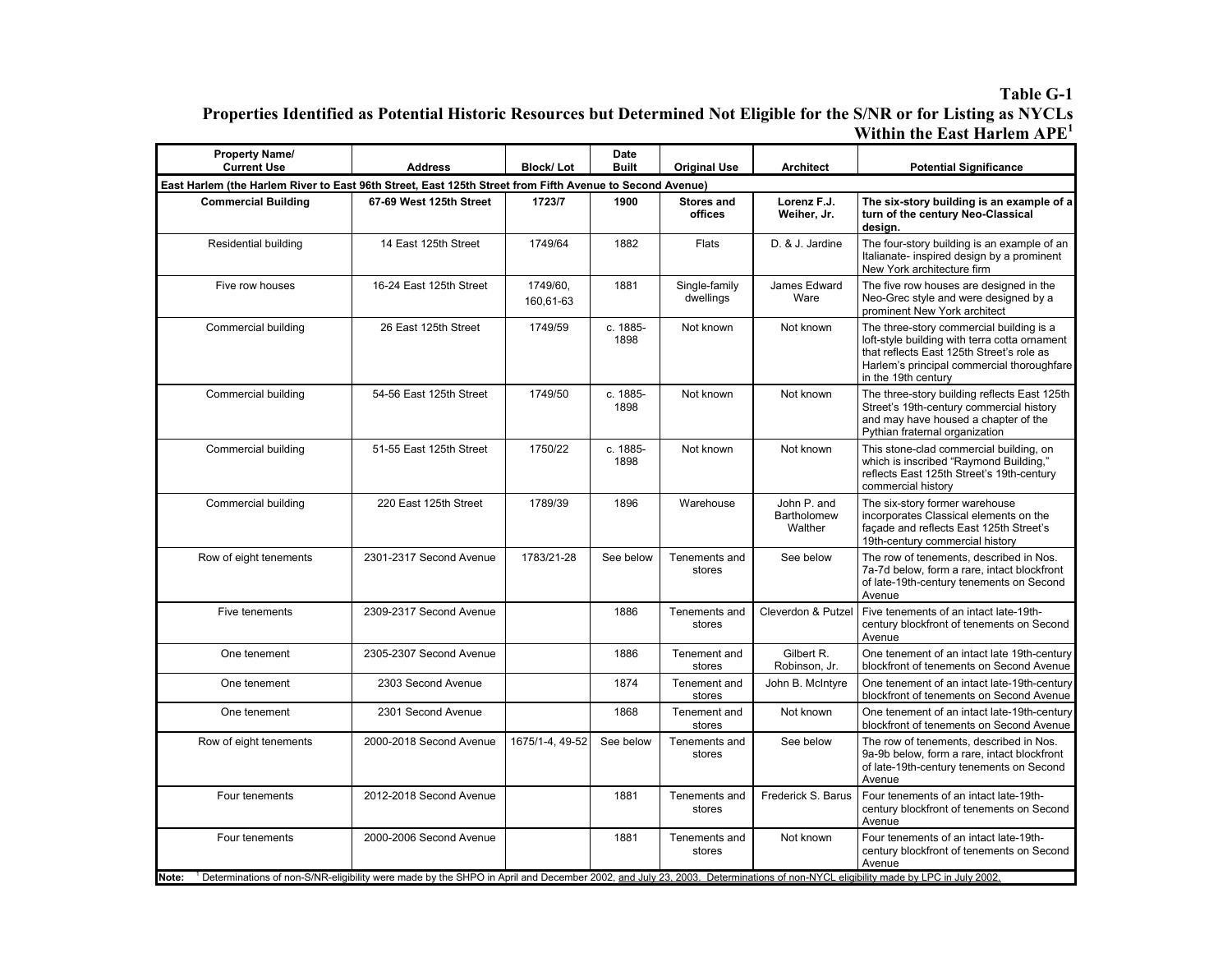#### **Table G-2 Properties Identified as Potential Historic Resources but Determined Not Eligible for the S/NR or for Listing as NYCLs Within the Upper East Side APE<sup>1</sup>**

| <b>Property Name/</b><br><b>Current Use</b>            | <b>Address</b>                        | <b>Block/Lot</b> | Date Built    | <b>Original Use</b>     | <b>Architect</b>            | <b>Potential Significance</b>                                                                                                                                                  |
|--------------------------------------------------------|---------------------------------------|------------------|---------------|-------------------------|-----------------------------|--------------------------------------------------------------------------------------------------------------------------------------------------------------------------------|
| Upper East Side (East 96th Street to East 59th Street) |                                       |                  |               |                         |                             |                                                                                                                                                                                |
| Five residential buildings                             | 1748-1754 and 1762<br>Second Avenue   | 1554/1-4, 49     | See<br>below  | Flats and stores        | See below                   | The group of five multiple dwellings,<br>described in Nos. 1a-1b below,<br>reflect part of the Upper East Side's<br>late-19th-century working class<br>history                 |
| One residential building                               | 1762 Second Avenue                    |                  | 1898          | Flats and stores        | Martin Johnson              | One of a group of five multiple<br>dwellings that reflect the Upper<br>East Side's late-19th-century<br>working class history                                                  |
| Four residential buildings                             | 1748-1754 Second Avenue               |                  | 1899          | Flats and stores        | Gilbert M.<br>Robinson      | Four of a group of five multiple<br>dwellings that reflect the Upper<br>East Side's late-19th-century<br>working class history                                                 |
| Row of seven tenements and<br>residential building     | 1601-1617 Second Avenue               | 1529/21-27       | See<br>below  | See below               | See below                   | The row of buildings, consisting of<br>six tenements and a former factory<br>described in Nos. 2a-2d below,<br>form an intact late-19th-century<br>blockfront on Second Avenue |
| One residential building                               | 1617 Second Avenue                    |                  | 1881          | Kid glove factory       | Andrew Craig                | The "Foster," built by W. S. Foster,<br>is a rare example of a late-19th-<br>century industrial building on<br>Second Avenue                                                   |
| Two tenements                                          | 1611 and 1613 Second<br>Avenue        |                  | 1871          | Tenements and<br>stores | John W. Marshall            | Two tenements of a rare, intact<br>blockfront of late-19th-century<br>buildings on Second Avenue                                                                               |
| One tenement                                           | 1609 Second Avenue                    |                  | 1873          | Tenement and<br>store   | Julius Boekell              | One tenement of a rare, intact<br>blockfront of late-19th-century<br>buildings on Second Avenue                                                                                |
| Three tenements                                        | 1601, 1603, and 1605<br>Second Avenue |                  | 1871          | Tenements and<br>stores | Not known                   | Three tenements of a rare, intact<br>blockfront of late-19th-century<br>buildings on Second Avenue                                                                             |
| Row of eight tenements                                 | 1583-1597 Second Avenue               | 1528/21-28       | See<br>below  | Tenements and<br>stores | See below                   | The row of eight tenements,<br>described in Nos. 3a-3f below, form<br>a rare, intact blockfront of late-19th-<br>century tenements on Second<br>Avenue                         |
| One tenement                                           | 1597 Second Avenue                    |                  | 1874          | Tenement and<br>stores  | Not known                   | One tenement of a rare, intact<br>blockfront of late-19th-century<br>tenements on Second Avenue                                                                                |
| One tenement                                           | 1595 Second Avenue                    |                  | 1874          | Tenement and<br>stores  | John McIntyre               | One tenement of a rare, intact<br>blockfront of late-19th-century<br>tenements on Second Avenue                                                                                |
| One tenement                                           | 1593 Second Avenue                    |                  | 1874          | Tenement                | Leopold Von<br><b>Biela</b> | One tenement of a rare, intact<br>blockfront of late-19th-century<br>tenements on Second Avenue                                                                                |
| One tenement                                           | 1591 Second Avenue                    |                  | Late<br>1800s | Tenement and<br>stores  | Not known                   | One tenement of a rare, intact<br>blockfront of late-19th-century<br>tenements on Second Avenue                                                                                |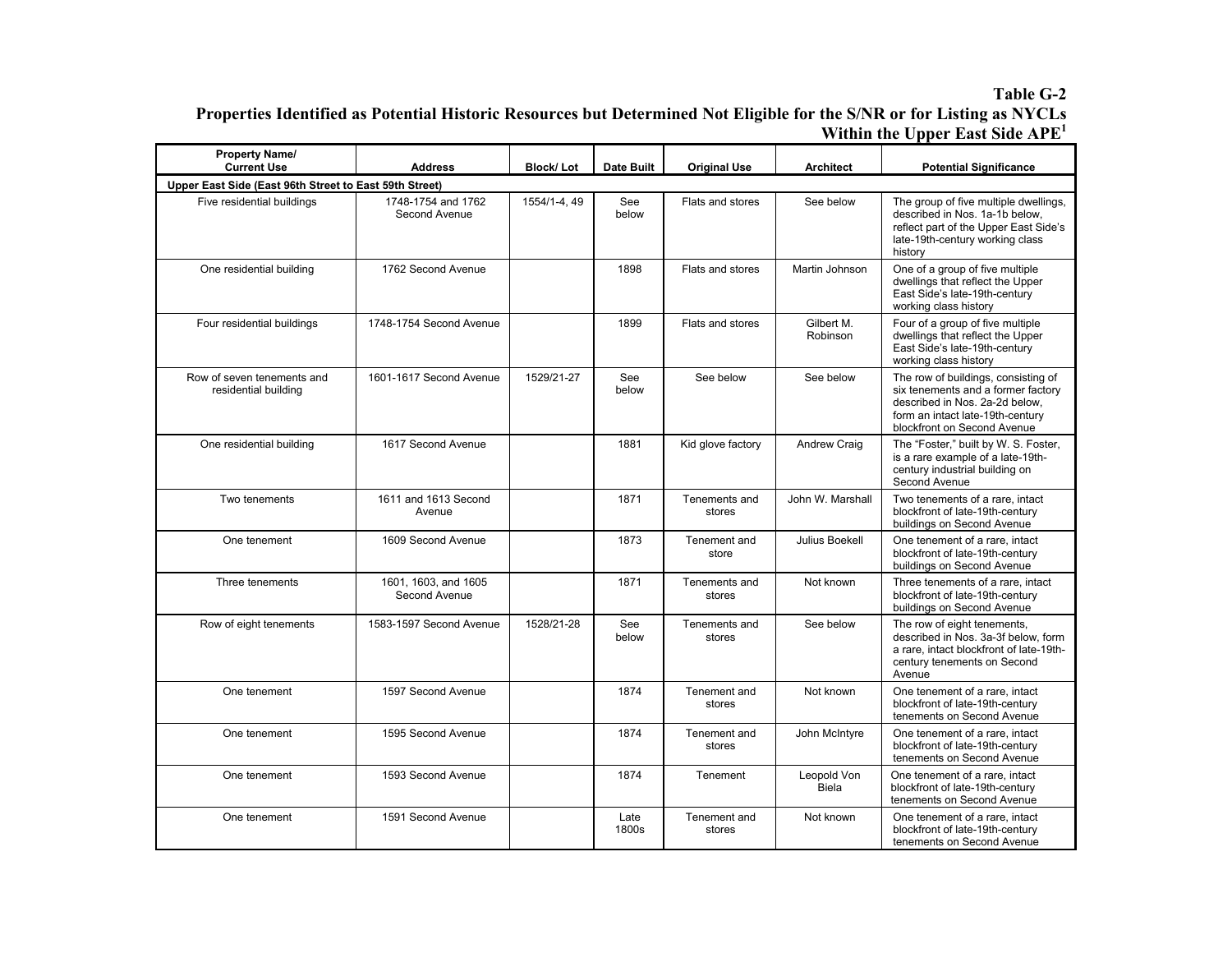#### **Table G-2 (cont'd) Properties Identified as Potential Historic Resources but Determined Not Eligible for the S/NR or for Listing as NYCLs Within the Upper East Side APE<sup>1</sup>**

| <b>Property Name/</b><br><b>Current Use</b>                     | <b>Address</b>                        | <b>Block/Lot</b>   | <b>Date Built</b> | <b>Original Use</b>     | <b>Architect</b>   | <b>Potential Significance</b>                                                                                                                         |  |  |  |  |
|-----------------------------------------------------------------|---------------------------------------|--------------------|-------------------|-------------------------|--------------------|-------------------------------------------------------------------------------------------------------------------------------------------------------|--|--|--|--|
| Upper East Side (East 96th Street to East 59th Street) [cont'd] |                                       |                    |                   |                         |                    |                                                                                                                                                       |  |  |  |  |
| One tenement                                                    | 1589 Second Avenue                    |                    | 1901              | Flats and stores        | M. Bernstein       | One tenement of a rare, intact<br>blockfront of late-19th-century<br>tenements on Second Avenue                                                       |  |  |  |  |
| Three tenements                                                 | 1583, 1585, and 1587<br>Second Avenue |                    | 1871              | Tenements and<br>stores | Peter Johnson      | One tenement of a rare, intact<br>blockfront of late-19th- century<br>tenements on Second Avenue                                                      |  |  |  |  |
| Row of eight tenements                                          | 1584-1598 Second Avenue               | 1545/1-4.<br>49-52 | See<br>below      | Tenements and<br>stores | See below          | The row of eight tenements,<br>described in Nos. 5a-5c below.<br>form a rare, intact blockfront of<br>late-19th-century tenements on<br>Second Avenue |  |  |  |  |
| Five tenements                                                  | 1590-1598 Second Avenue               |                    | 1886              | Tenements and<br>stores | John Brandt        | Five tenements of a rare, intact<br>blockfront of late-19th-century<br>tenements on Second Avenue                                                     |  |  |  |  |
| Two tenements                                                   | 1586 and 1588 Second<br>Avenue        |                    | 1874              | Tenements and<br>stores | Frederick S. Barus | Two tenements of a rare, intact<br>blockfront of late-19th-century<br>tenements on Second Avenue                                                      |  |  |  |  |
| One tenement                                                    | 1584 Second Avenue                    |                    | 1880              | Tenement and<br>store   | Frederick Jenth    | One tenement of a rare, intact<br>blockfront of late-19th-century<br>tenements on Second Avenue                                                       |  |  |  |  |
| Three tenements                                                 | 1388,1390,13901/2<br>Second Avenue    | 1446/4,52/<br>151  | See<br>below      | Tenements and<br>stores | See below          | The three tenements are a<br>representative example of a<br>late-19th-century streetscape<br>on Second Avenue                                         |  |  |  |  |
| One tenement                                                    | 13901/ <sub>2</sub> Second Avenue     |                    | c. 1885-<br>1898  | Tenement and<br>stores  | Not known          | One of a group of three late-<br>19th-century tenements on<br>Second Avenue                                                                           |  |  |  |  |
| One tenement                                                    | 1390 Second Avenue                    |                    | Late<br>1880s     | Tenement and<br>stores  | Not known          | One of a group of three late-<br>19th-century tenements on<br>Second Avenue                                                                           |  |  |  |  |
| One tenement                                                    | 1388 Second Avenue                    |                    | 1882              | Tenement and<br>store   | John C. Burne      | One of a group of three late-<br>19th-century tenements on<br>Second Avenue                                                                           |  |  |  |  |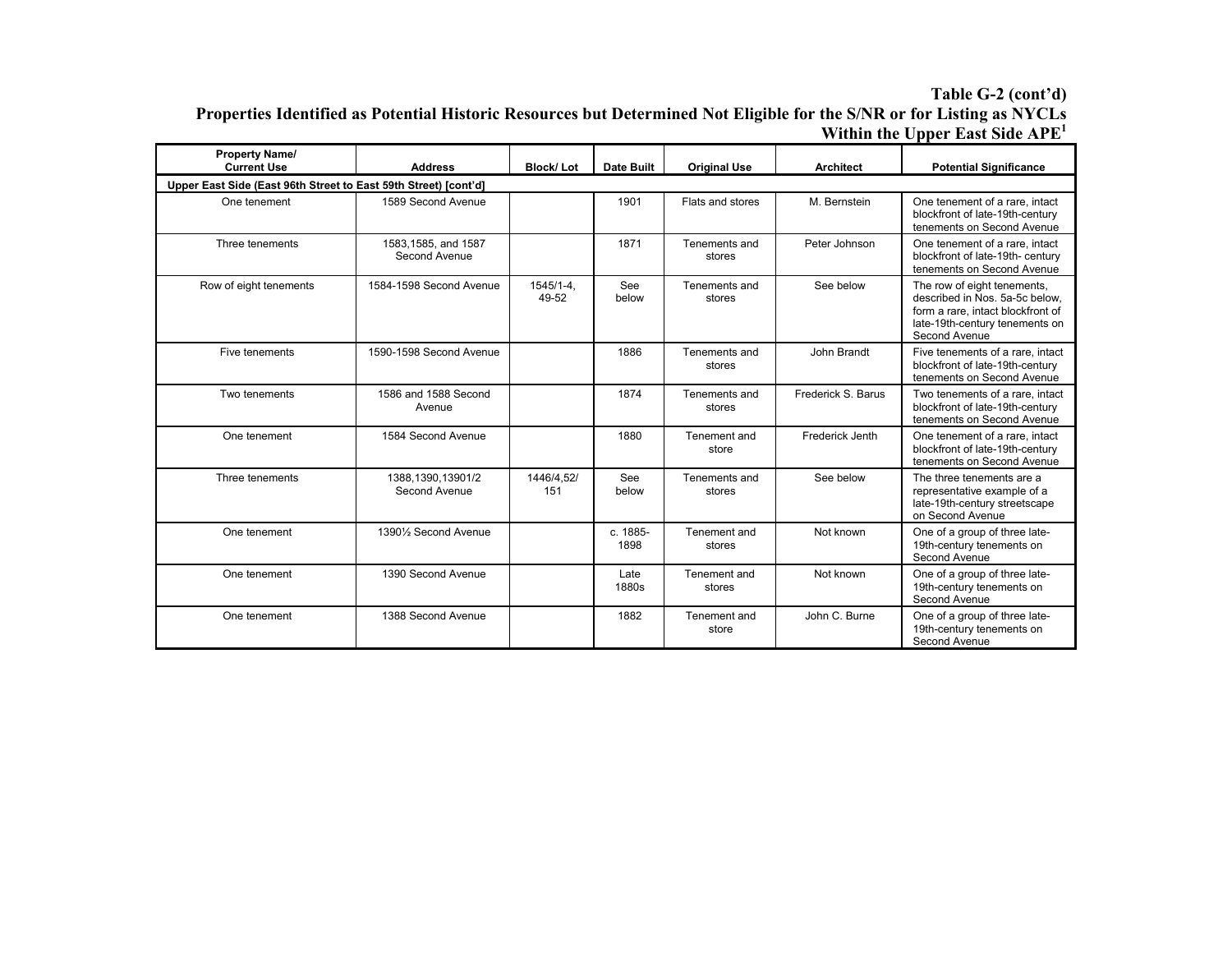#### **Table G-2 (cont'd) Properties Identified as Potential Historic Resources but Determined Not Eligible for the S/NR or for Listing as NYCLs Within the Upper East Side APE<sup>1</sup>**

| <b>Property Name/</b><br><b>Current Use</b>                     | <b>Address</b>                                                                                                                                                                  | <b>Block/Lot</b> | Date Built | <b>Original Use</b>  | Architect                     | <b>Potential Significance</b>                                                                                                                                |  |  |  |
|-----------------------------------------------------------------|---------------------------------------------------------------------------------------------------------------------------------------------------------------------------------|------------------|------------|----------------------|-------------------------------|--------------------------------------------------------------------------------------------------------------------------------------------------------------|--|--|--|
| Upper East Side (East 96th Street to East 59th Street) [cont'd] |                                                                                                                                                                                 |                  |            |                      |                               |                                                                                                                                                              |  |  |  |
| Manhattan Eye Ear & Throat Hospital                             | 208-216 East 64th Street                                                                                                                                                        | 1418/6           | 1906       | Hospital             | York & Sawyer                 | The hospital is significant as an<br>important 19th-century<br>institution in New York City's<br>healthcare history                                          |  |  |  |
| Former Dominican Convent of Our<br>Lady of the Rosary           | 329 East 63rd Street                                                                                                                                                            | 1438/14          | 1880-81    | Convent              | William Schickel              | The building is important for its<br>association to William Schickel,<br>a prominent New York Architect                                                      |  |  |  |
| Rectory of Redemptionist Fathers                                | 323 East 61st Street                                                                                                                                                            | 1436/13          | 1887-88    | Rectory              | Henry Bruns                   | The building is an intact<br>example of late-19th-century<br>ecclesiastic architecture                                                                       |  |  |  |
| Cirker's Hayes Storage Warehouse                                | 305 East 61st Street                                                                                                                                                            | 1436/5           | c.1896     | Storage<br>Warehouse | Van Antwerp & Brick           | The building is an intact<br>example of a late-19th-century<br>storage warehouse.                                                                            |  |  |  |
| Roosevelt Island Tramway<br><b>Manhattan Station</b>            | Second Avenue at 60th<br>Street                                                                                                                                                 | 1441/?           | 1976       | Tram station         | Prentice & Chan.<br>Ohlhausen | The Roosevelt Island Tramway<br>is the world's first mass transit<br>aerial tramway. The six-story<br>station is an open-air structure<br>of a modern design |  |  |  |
| Note:                                                           | Determinations of non-S/NR-eligibility were made by the SHPO in April and December 2002, and July 23, 2003.<br>Determinations of non-NYCL eligibility made by LPC in July 2002. |                  |            |                      |                               |                                                                                                                                                              |  |  |  |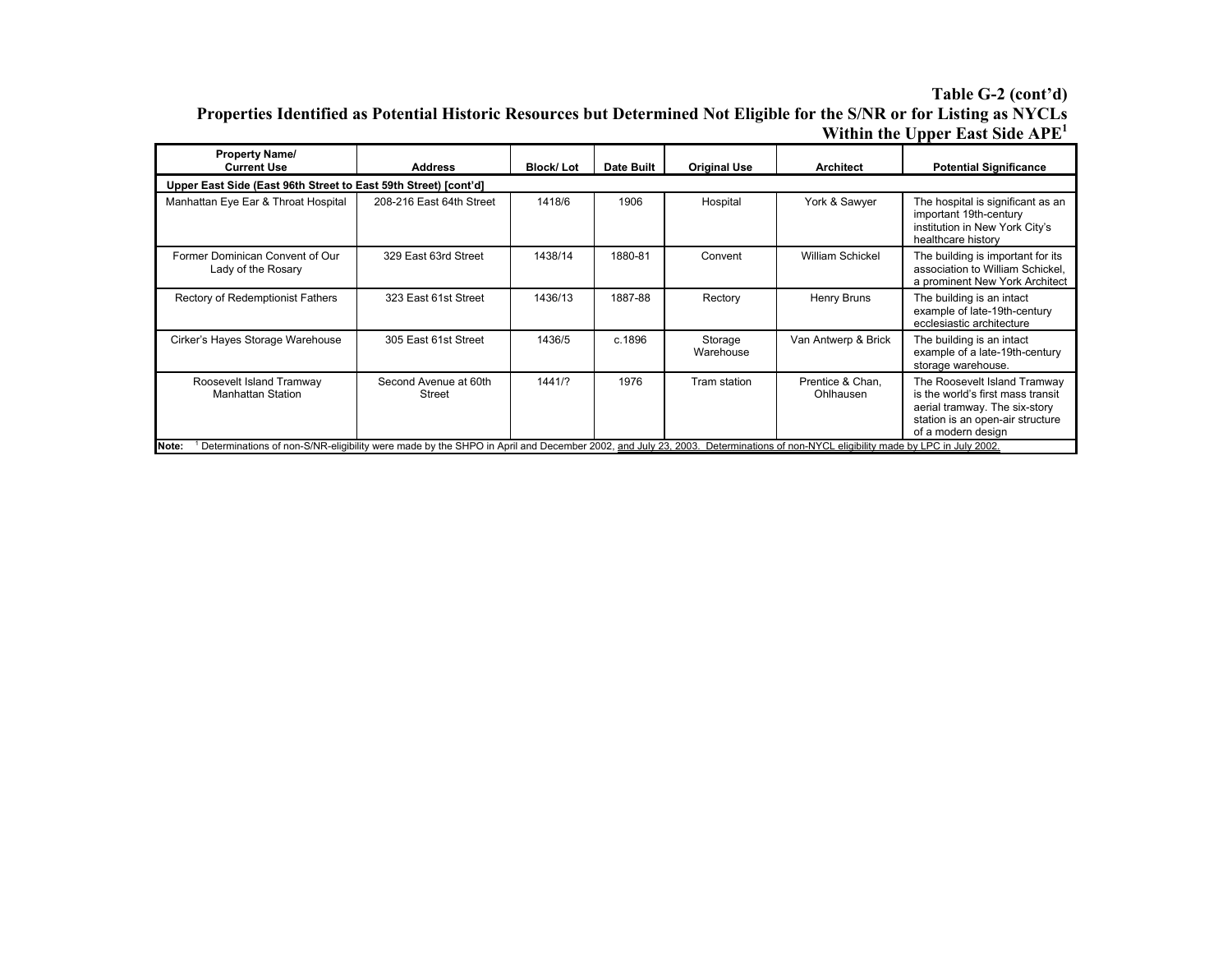#### **Table G-3 Properties Identified as Potential Historic Resources but Determined Not Eligible for the S/NR or for Listing as NYCLs Within the East Midtown APE<sup>1</sup>**

| <b>Current Use</b>                                  | <b>Address</b>                                                                                                                                                                                    | <b>Block/Lot</b> | Date<br><b>Built</b> | <b>Original Use</b>     | <b>Architect</b>                                            | <b>Potential Significance</b>                                                                                                                                   |  |  |  |  |
|-----------------------------------------------------|---------------------------------------------------------------------------------------------------------------------------------------------------------------------------------------------------|------------------|----------------------|-------------------------|-------------------------------------------------------------|-----------------------------------------------------------------------------------------------------------------------------------------------------------------|--|--|--|--|
| East Midtown (East 59th Street to East 34th Street) |                                                                                                                                                                                                   |                  |                      |                         |                                                             |                                                                                                                                                                 |  |  |  |  |
| Row of nine tenements                               | 1083-1101 Second<br>Avenue                                                                                                                                                                        | 1331/21-28       | c. 1862-<br>1885     | Tenements and<br>stores | Not known                                                   | The nine tenements form a row<br>of intact late-19th-century<br>tenements on Second Avenue                                                                      |  |  |  |  |
| Tenement                                            | 985 Second Avenue                                                                                                                                                                                 | 1326/21          | 1884                 | Tenement                | Schneider & Herter                                          | The five-story brick tenement<br>incorporates façade with ornate<br>terra cotta ornament and was<br>designed by a prominent New<br>York City architectural firm |  |  |  |  |
| Residential building                                | 250-252 East 53rd Street                                                                                                                                                                          | 1326/128         | c.1897-<br>1907      | <b>Apartment House</b>  | Not known                                                   | The building is an intact example<br>of a late-19th-/early-20th-century<br>Beaux Arts building in midtown<br>Manhattan                                          |  |  |  |  |
| Residential building                                | 246-248 East 53rd Street                                                                                                                                                                          | 1326/29          | c.1897-<br>1907      | <b>Apartment House</b>  | Not known                                                   | The building is an intact example<br>of a late-19th-/early-20th-century<br>Beaux Arts building in midtown<br>Manhattan                                          |  |  |  |  |
| Rowhouse                                            | 234 East 53rd Street                                                                                                                                                                              | 1326/34          | 1880s                | Rowhouse                | Not known                                                   | The building is a rare example of<br>a 19th-century Italianate<br>rowhouse in midtown Manhattan                                                                 |  |  |  |  |
| Residential building                                | 226 East 53rd Street                                                                                                                                                                              | 1326/37          | 1903                 | Flats                   | George F. Pelham                                            | The building is an intact example<br>of an early-20th-century<br>residential building constructed in<br>midtown Manhattan                                       |  |  |  |  |
| Residential building                                | 202 East 42nd Street                                                                                                                                                                              | 1315/48          | 1889                 | Factory                 | George Palliser                                             | The building is an intact example<br>of the scale and type of buildings<br>that lined East 42nd Street during<br>the late 19th and early 20th<br>centuries      |  |  |  |  |
| Two tenements                                       | 718 and 720 Second<br>Avenue                                                                                                                                                                      | 944/55           | 1878                 | Tenements and<br>stores | <b>Charles Mettam</b>                                       | The two four-story brick<br>tenements are intact examples of<br>late-19th-century multiple<br>dwellings on Second Avenue                                        |  |  |  |  |
| St. Vartan Cathedral complex<br>Note:               | 630 Second Avenue<br>Determinations of non-S/NR-eligibility were made by the SHPO in April and December 2002, and July 23, 2003. Determinations of non-NYCL eligibility made by LPC in July 2002. | 940/1            | 1966                 | Church complex          | Steinmann & Cain.<br>Zareh Sourian (or<br>Eggers & Higgins) | The church and community<br>house that make up the St.<br>Vartan Cathedral is a unique,<br>modernist church complex on the<br>east side of Manhattan            |  |  |  |  |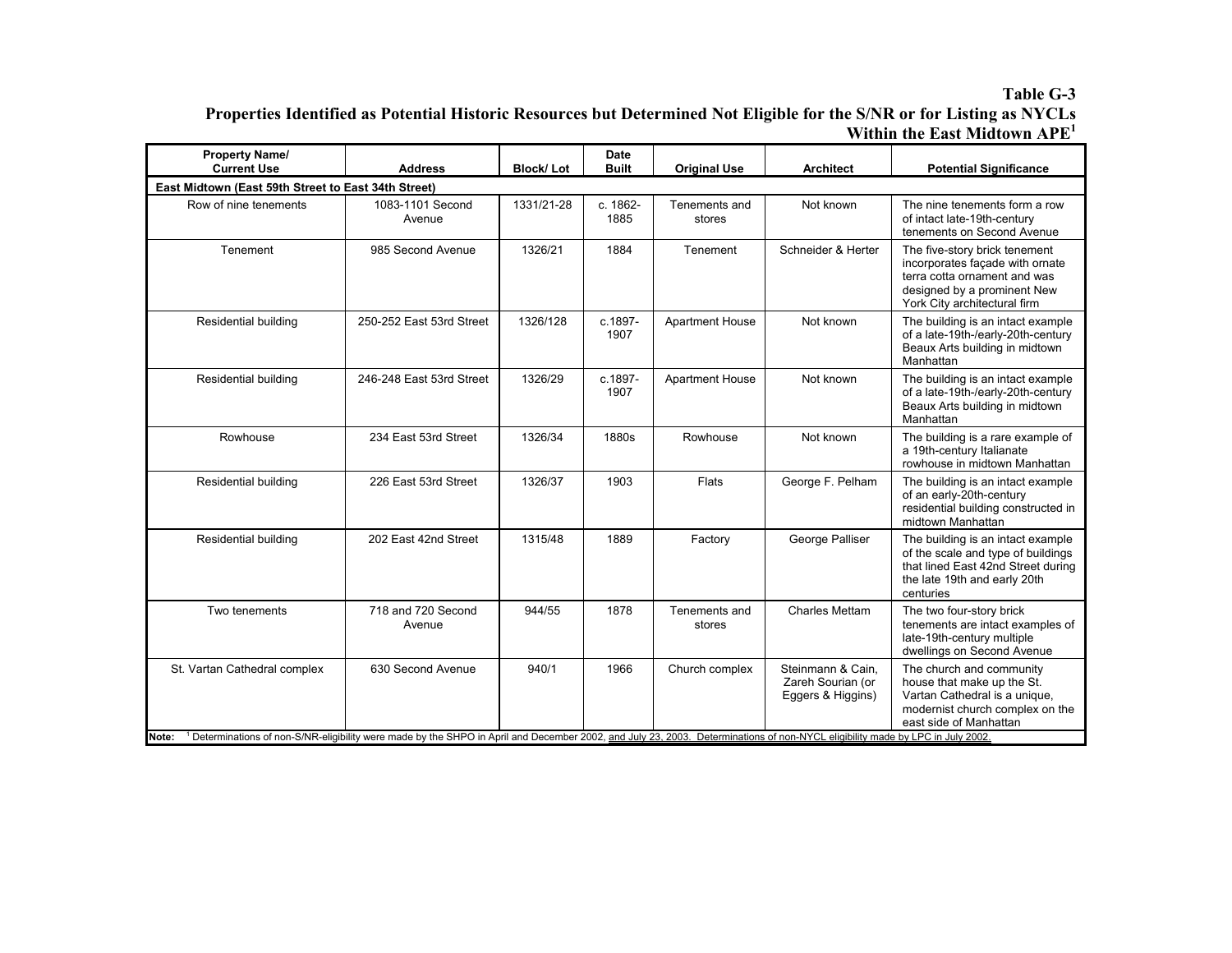#### **Table G-4 Properties Identified as Potential Historic Resources but Determined Not Eligible for the S/NR or for Listing as NYCLs Within the Gramercy Park/Union Square APE<sup>1</sup>**

| <b>Property Name/</b><br><b>Current Use</b>                       | <b>Address</b>                                                                                                                                                               | <b>Block/Lot</b>      | Date<br><b>Built</b> | <b>Original Use</b>     | <b>Architect</b>   | <b>Potential Significance</b>                                                                                                         |  |  |  |  |
|-------------------------------------------------------------------|------------------------------------------------------------------------------------------------------------------------------------------------------------------------------|-----------------------|----------------------|-------------------------|--------------------|---------------------------------------------------------------------------------------------------------------------------------------|--|--|--|--|
| Gramercy Park/Union Square (East 34th Street to East 10th Street) |                                                                                                                                                                              |                       |                      |                         |                    |                                                                                                                                       |  |  |  |  |
| Row of 10 tenements                                               | 603-621 Second Avenue                                                                                                                                                        | 914/26-35             | c. 1857-<br>1885     |                         |                    | The ten tenements form a rare, intact<br>blockfront of late-19th-century tenements<br>on Second Avenue                                |  |  |  |  |
| Office building                                                   | 380 Second Avenue                                                                                                                                                            | 927/55                | 1909                 | Office building         | Charles F. Hoppe   | The 10-story building is an example of a<br>turn-of-the-century office building of a<br>restrained, classical design                  |  |  |  |  |
| Apartment building                                                | 301 East 21st Street                                                                                                                                                         | 927/1                 | 1929                 | Apartment<br>building   | Jacob M. Felson    | The building is an intact example of a<br>1930s Gothic Revival residential design                                                     |  |  |  |  |
| Four residential buildings                                        | 226-240 East 14th Street                                                                                                                                                     | 469/21, 23,<br>25, 27 | c.1900-<br>1903      | Dwellings and<br>stores | Not known          | The buildings are largely intact examples<br>of late-19th- or early-20th-century<br>residential buildings in the Union Square<br>area |  |  |  |  |
| Four tenements                                                    | 223-229 East 14th Street                                                                                                                                                     | 896/11-14             | 1885-86              | <b>Tenements</b>        | Frederick W. Klemt | The buildings are largely intact examples<br>of late-19th-century tenements constructed<br>in the Union Square area.                  |  |  |  |  |
| Note:                                                             | Determinations of non-S/NR-eligibility were made by the SHPO in April and December 2002, and July 23, 2003. Determinations of non-NYCL eligibility made by LPC in July 2002. |                       |                      |                         |                    |                                                                                                                                       |  |  |  |  |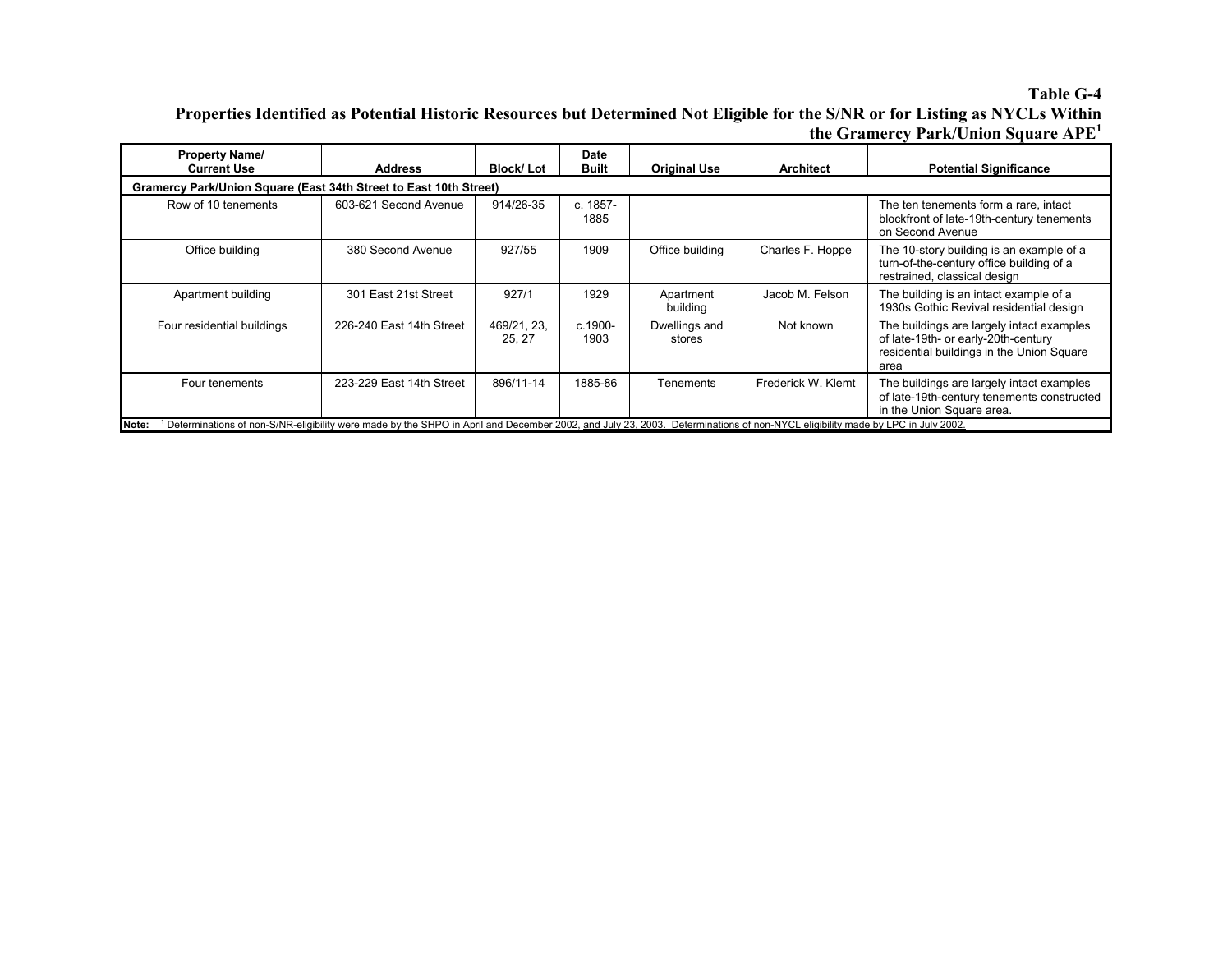#### **Table G-5**

**Properties Identified as Potential Historic Resources but Determined Not Eligible for the S/NR or for Listing as NYCLs Within the East Village/Chinatown/Lower East Side APE<sup>1</sup>**

| <b>Property Name/</b><br><b>Current Use</b>                                                                                                                                                                            | <b>Address</b>                      | Block/<br>Lot | <b>Date</b><br><b>Built</b> | <b>Original Use</b>     | <b>Architect</b>         | <b>Potential Significance</b>                                                                                                                                                                                    |  |  |  |  |
|------------------------------------------------------------------------------------------------------------------------------------------------------------------------------------------------------------------------|-------------------------------------|---------------|-----------------------------|-------------------------|--------------------------|------------------------------------------------------------------------------------------------------------------------------------------------------------------------------------------------------------------|--|--|--|--|
| East Village/Chinatown/Lower East Side (East 10th Street to Brooklyn Bridge)                                                                                                                                           |                                     |               |                             |                         |                          |                                                                                                                                                                                                                  |  |  |  |  |
| Residential building                                                                                                                                                                                                   | 151-153 Second<br>Avenue            | 465/50        | 1904                        | Dwellings and<br>stores | Bernstein &<br>Bernstein | The six-story brick building is an<br>intact example of an early-20th-<br>century multiple dwelling with a high<br>level of ornament                                                                             |  |  |  |  |
| Residential building                                                                                                                                                                                                   | 141 Second Avenue                   | 464/34        | 1903                        | Tenement                | Alfred E. Badt           | The six-story brick building is an<br>intact example of an early-20th-<br>century tenement with a high level of<br>ornament                                                                                      |  |  |  |  |
| Two tenements                                                                                                                                                                                                          | 34 and 36 East 1st<br><b>Street</b> | 443/61, 60    | 1869                        | Tenements               | William S. Wright        | The two tenements are surviving<br>examples of mid-19th-century<br>tenements in New York City. No. 36 is<br>also significant for its association with<br>the Catholic Worker Movement as the<br>St. Joseph House |  |  |  |  |
| Group of three tenements                                                                                                                                                                                               | 208-212 Forsyth Street              | 422/44-46     | 1869                        | Tenements               | Not known                | The three buildings are surviving<br>examples of mid-19th- century<br>tenements in New York City that also<br>retain components of historic<br>storefronts                                                       |  |  |  |  |
| Former God's Providence House<br>Determinations of non-S/NR-eligibility were made by the SHPO in April and December 2002, and July 23, 2003. Determinations of non-NYCL eligibility made by LPC in July 2002.<br>Note: | 330 Broome Street                   | 424/38        | 1894                        | Mission                 | Not known                | The building is important as a<br>surviving example of an early New<br>York City mission.                                                                                                                        |  |  |  |  |